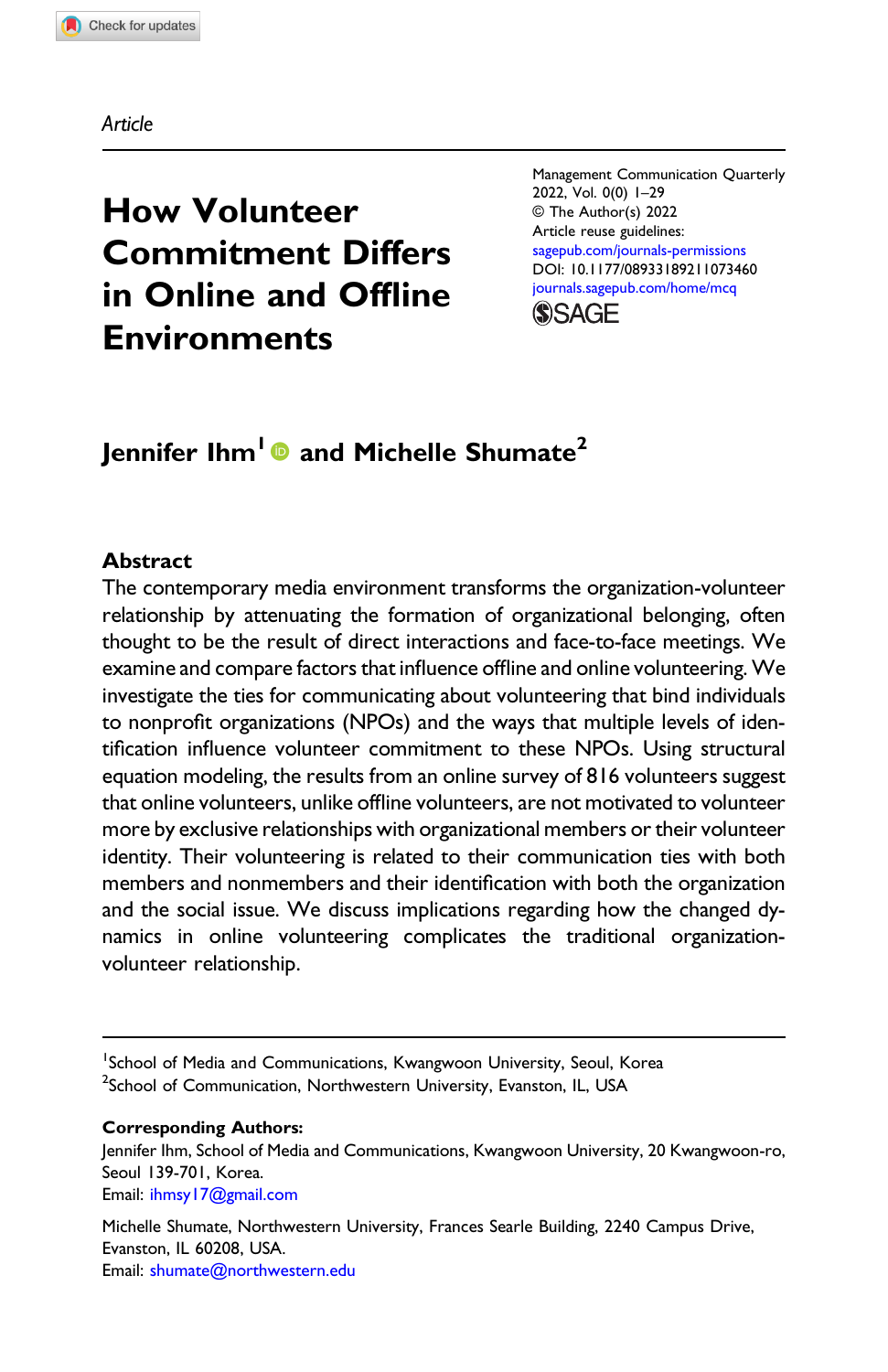#### Keywords

organization-volunteer relationship, volunteering for nonprofit organizations, communication ties, volunteer identity

Online volunteering has been increasing in the nonprofit sector and has recently gained more attention as the traditional form of offline volunteering has been threatened by the unprecedented COVID-19 pandemic ([Lachance, 2020\)](#page-25-0). The prevalence of online volunteering (e.g., conducting online mentoring and tutoring, preparing tax returns, translating, updating an NPO's website, or offering legal support; [Amichai-Hamburger, 2008;](#page-23-0) [Cox et al., 2018;](#page-24-0) [Ihm, 2017](#page-25-1)) has implications for organizational communication research and NPOs. Theoretically, it represents the transformed relationships between organizations and individuals. Because online volunteering provides limited opportunities for natural interactions compared to offline volunteering ([Gasiorek & Giles, 2013;](#page-24-1) [Ihm, 2017](#page-25-1)), such volunteering may attenuate the formation of organizational belonging, often thought to result from direct interactions and face-to-face meetings ([Wiesenfeld et al., 1999](#page-27-0)).

Practically, such transformed relationships may lower the sense of organizational commitment [\(Ashforth & Mael, 1989;](#page-23-1) [Scott et al., 1999](#page-26-0)) and challenge NPOs. Indeed, in the United States, the rate of volunteering declined from 28.8% in 2005 to 24.9% in 2016 ([Grimm & Dietz, 2019](#page-24-2)). Specifically, two measures of organizational commitment (the total time spent in volunteering and organizational allegiance, or volunteering exclusively for a single organization) decreased. Both types of commitment behaviors are essential for NPOs because experienced volunteers are a resource. Engagement often leads to other kinds of support for the focal NPO, such as donations or offline participation ([Guo & Saxton, 2018\)](#page-24-3).

This article investigates and compares mechanisms leading to online and offline volunteering by examining two types of organizational commitment behaviors: (1) the total time spent volunteering and (2) organizational allegiance. Drawing from social identity theory (SIT), we use structural equation modeling (SEM) to examine both the communication ties that bind volunteers to NPOs and the ways multiple levels of identification can influence volunteers' commitment to these NPOs.

This article contributes to communication research and the nonprofit sector in three ways. First, it extends communication research by capturing and explaining the transformed organizational role and organization-volunteer relationships in the contemporary media environment. Second, this study enriches communication research by developing a comprehensive identity model, reifying the concepts of multiple targets of identities, and revealing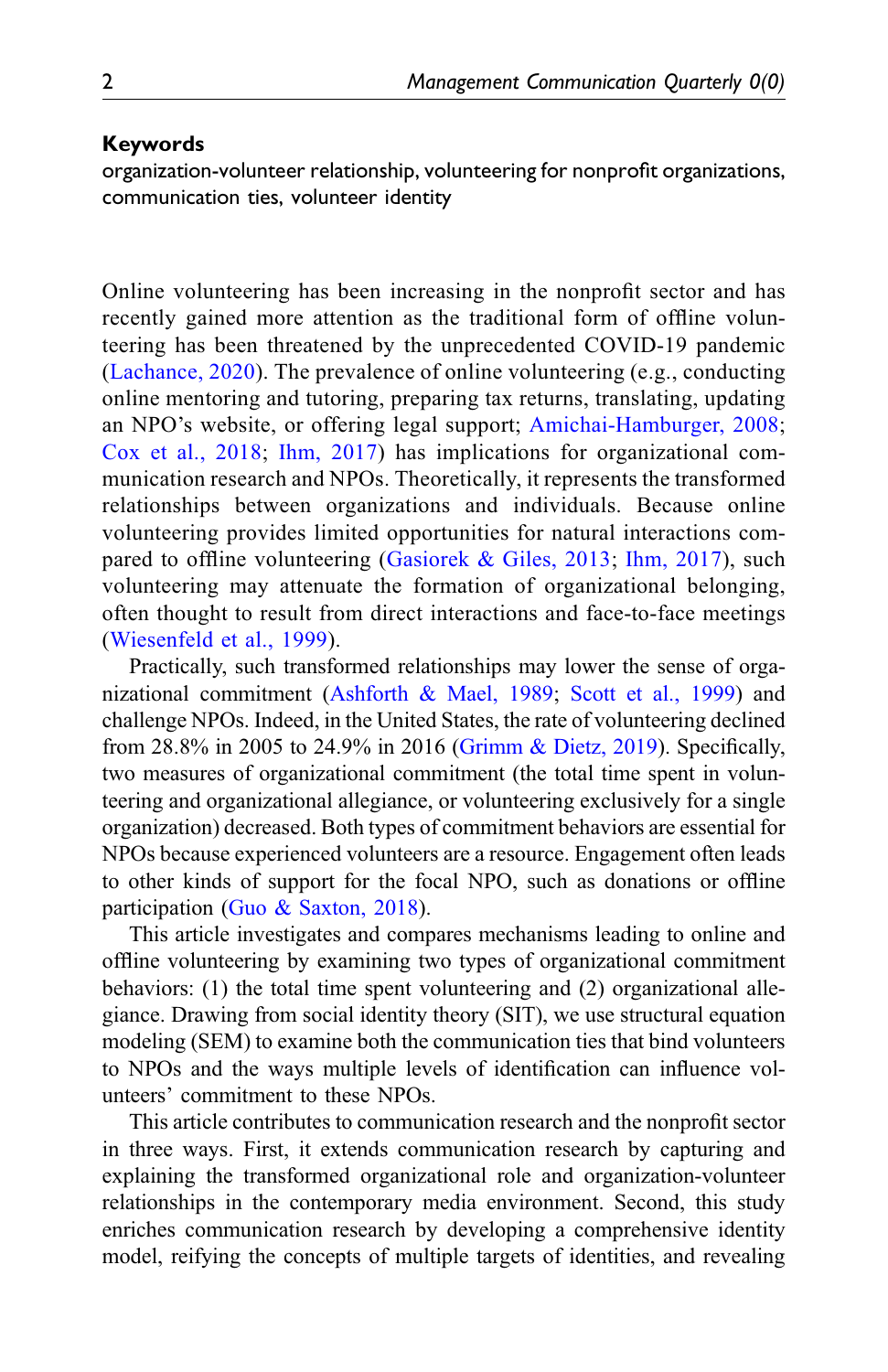identities' different relationships to offline and online engagement behaviors. Finally, this study provides practical implications for motivating online volunteering.

# Social Identity Theory (SIT) in Online and Offline Volunteering

SIT explains that individuals define themselves by identifying with social categories (e.g., gender, nationality, and political affiliations; [Tajfel, 1978;](#page-27-1) [Turner & Onorato, 1999\)](#page-27-2). Individuals place themselves in relevant categories by accentuating their similarities to members within the same category and their distinctiveness from individuals in other categories.

We derived organizational identification from SIT [\(Ashforth & Mael,](#page-23-1) [1989\)](#page-23-1). Organizational identification refers to the extent to which individuals perceive the focal organization as self-defining and the extent to which individuals identify with the organization's objective and values [\(Ashforth &](#page-23-1) [Mael, 1989;](#page-23-1) [Bednar et al., 2020](#page-23-2); [Scott, 1997](#page-26-1)). Organizational identification has been identified as a major predictor of organizational commitment behaviors. For instance, individuals who identify with an organization are less likely to leave that organization and more likely to invest time in the organization ([Ashforth & Mael, 1989](#page-23-1); [Scott et al., 1999\)](#page-26-0).

In traditional organizational settings such as offline volunteering, volunteers receive messages about the organization through face-to-face communication [\(Gasiorek & Giles, 2013](#page-24-1); [Ihm, 2017\)](#page-25-1). Messages include shared organizational language, knowledge, and tasks ([Wiesenfeld et al., 1999\)](#page-27-0). Organizations can rely upon such explicit and concrete cues to serve as the basis for volunteers' identification with the organizations (Hogg  $\&$  Reid, [2006;](#page-24-4) [Kuhn & Nelson, 2002](#page-25-2)), leading to more organizational commitment ([Ashforth & Mael, 1989](#page-23-1); [Scott et al., 1999\)](#page-26-0).

In online volunteering, the organizational cues resulting from colocation are limited, diminishing opportunities for developing a strong sense of identification with the NPO. Also, many types of online volunteering are based on individual tasks and lack opportunities for communication (e.g., preparing tax returns, translating, or offering legal support; [Amichai-](#page-23-0)[Hamburger, 2008\)](#page-23-0). Online volunteers communicate online, specifically for official meetings. However, such communication require deliberative planning ([Murray & Harrison, 2005](#page-26-2)) and limit natural communication opportunities (e.g., sharing relational or informational support when coming across one another in a hallway, [Irving et al., 2020;](#page-25-3) [Monge et al., 1985\)](#page-26-3).

Considering the limited opportunities for organizational identification in online volunteering, we first investigate how varied types of identities besides organizational identification may catalyze organizational commitment behaviors. Second, given the limited face-to-face communication among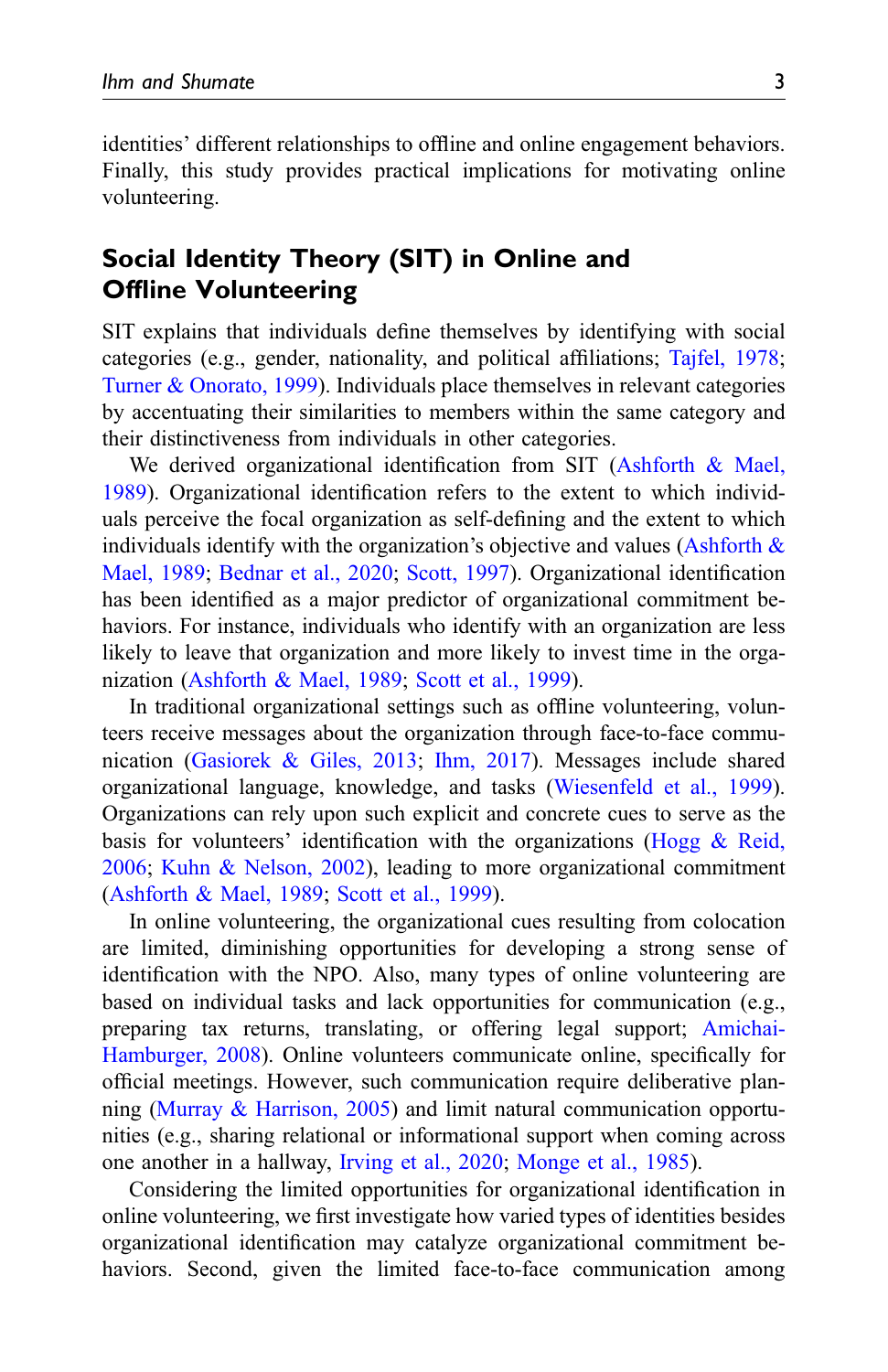volunteers in online volunteering, we extend past research traditionally focused on communication among members to nonmembers. Finally, we present a model proposing that more robust communication ties lead to a volunteer identity that influences organizational commitment behaviors. In the remainder of this review, we describe each element of the proposed model. ([Figure 1](#page-3-0))

# Three Types of Identity for Volunteers

SIT suggests that identity is not a single unified construct, but a constellation of personal conceptions individuals have about themselves. Likewise,



<span id="page-3-0"></span>**Figure 1.** Model of communication and identity in online and offline volunteering.



<span id="page-3-1"></span>Figure 2. Structural equation modeling of communication and identity in online and offline volunteering. Note. \*p < .05, \*\*p < .01. To avoid overcrowding the figure, only significant paths are reported. The links from the control variables to endogenous factors as well as covariances among exogenous variables and endogenous variables have been omitted. Standardized coefficients are reported. The hypotheses numbers are indicated in parentheses. Paths modified from the hypothesized model based on the modification index of the LaGrange multiplier test are indicated in dotted lines.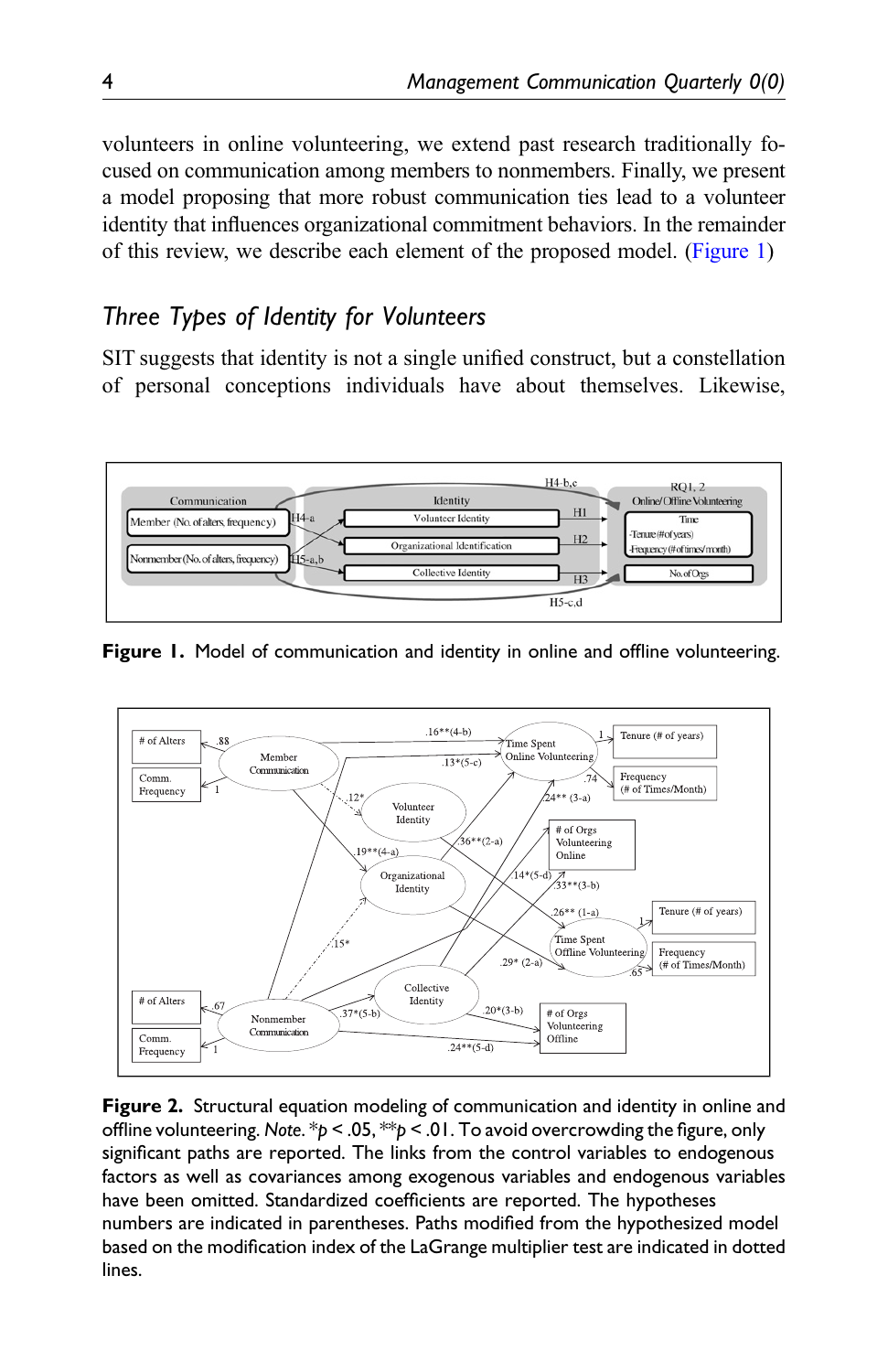individuals possess multiple identities. Previous research has explained that "various rules and resources available to an agent get regionalized" [\(Scott](#page-27-3) [et al., 1998,](#page-27-3) p. 313) into multiple identities or multiple identities are "nested" within each other in organizational settings (Ashforth  $\&$  Johnson, 2001). Other scholars have distinguished identities into different levels or hierarchies, such as organizational, professional, and workgroup identities [\(Lammers](#page-26-4) [et al., 2013](#page-26-4)) or music, family, and community organization identities ([Kramer et al., 2013;](#page-25-4) [Meisenbach & Kramer, 2014\)](#page-26-5).

The centrality of an identity to the person and the situational relevance makes it more salient (Ashforth  $\&$  Johnson, 2001), higher in the hierarchy ([Kramer et al., 2013](#page-25-4); [Meisenbach & Kramer, 2014](#page-26-5)), or larger-sized [\(Scott](#page-27-3) [et al., 1998](#page-27-3)). More salient identities have a more significant impact on a person's behaviors ([Ashforth & Johnson, 2001\)](#page-23-3).

Volunteers also possess multiple identities, and more salient identities have more influence on their volunteer behaviors. While online volunteering may provide limited organizational identification opportunities, other types of identities out of multiple identities may influence volunteer commitment behaviors. Indeed, three strains of scholarship separately explain the three types of identities relevant to volunteering: volunteer, organizational, and collective identity. This study introduces each of them and investigates how they may influence offline and online volunteering differently.

#### Volunteer Identity

In SIT, personal identity refers to a category of defining an individual as a unique person focusing on the person's traits and attributes (e.g., attitudes, values, and goals) in contrast to other individuals [\(Turner & Onorato, 1999\)](#page-27-2). Most relevant to this research, an individual may define themself as unique because of their role as a volunteer, their moral traits, or their values toward volunteering ([Aquino & Reed, 2002](#page-23-4); [Finkelstein, 2008;](#page-24-5) [Grube & Piliavin,](#page-24-6) [2000;](#page-24-6) [Hart et al., 1998](#page-24-7)). We define volunteer identity as the salience of a person's volunteer role, the values of volunteering [\(Finkelstein, 2008](#page-24-5); [Grube](#page-24-6) [& Piliavin, 2000\)](#page-24-6), and the moral traits associated with volunteering ([Hart](#page-24-7) [et al., 1998](#page-24-7); [Wilhelm & Bekkers, 2010\)](#page-27-4) incorporated into the self-concept ([van Ingen & Wilson, 2017](#page-27-5)).

Studies on volunteering have found that individuals' degree of identification with their volunteer identity predicts the amount of volunteering they do ([Aquino & Reed, 2002](#page-23-4); [Finkelstein, 2008;](#page-24-5) [Grube & Piliavin, 2000](#page-24-6); [Hart](#page-24-7) [et al., 1998](#page-24-7)) and their volunteer tenure [\(Penner, 2002\)](#page-26-6). Scholars have attributed this positive association to individuals' motivation to maintain a consistent identity by engaging in behaviors consistent with the norms of their identity. [Grube and Piliavin \(2000\)](#page-24-6) also observed that volunteers who identify strongly as a general volunteer, instead of as a volunteer in a specific NPO, are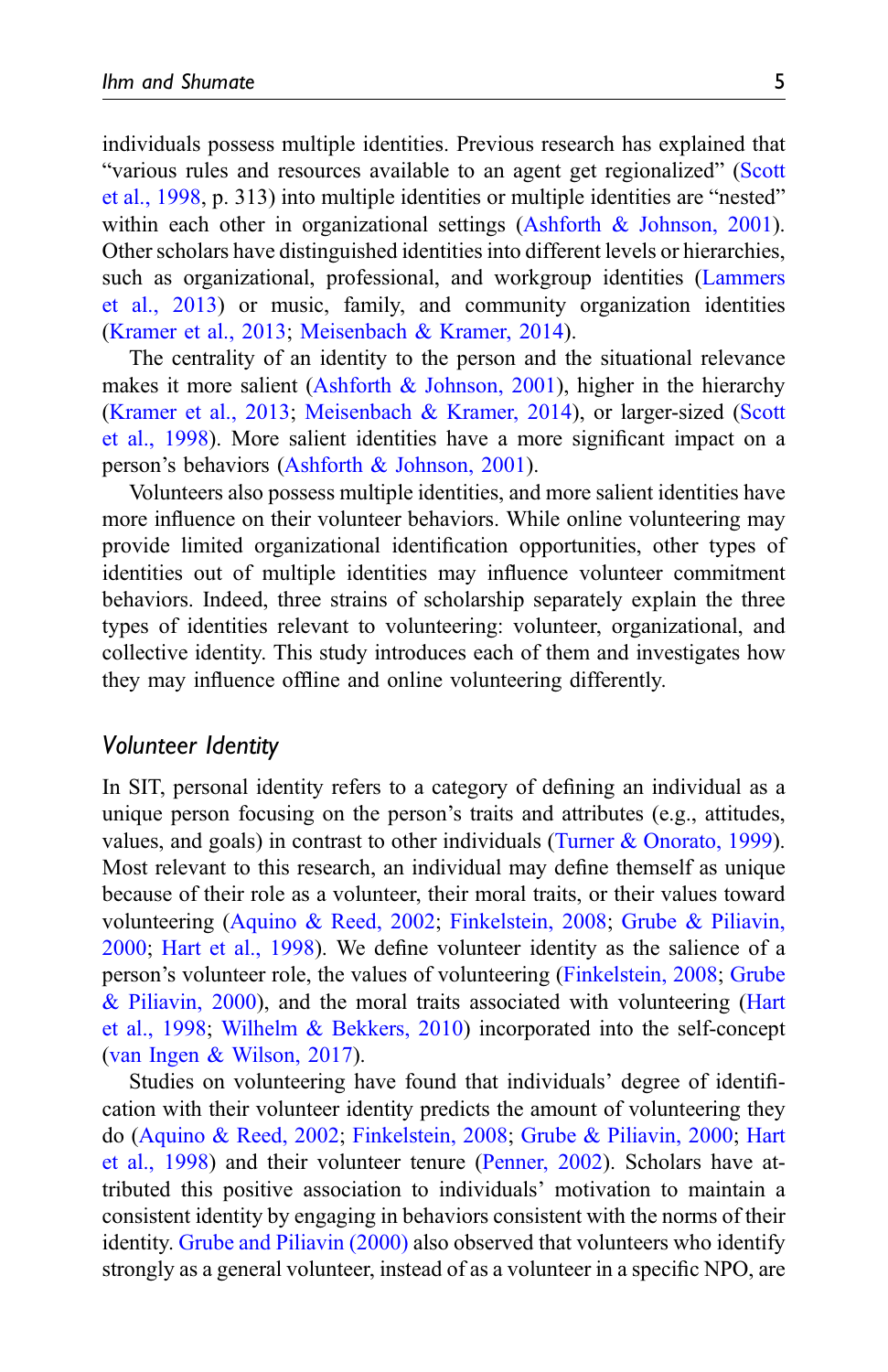more likely to lack focus and volunteer for multiple organizations rather than a particular NPO. They explained that volunteer identity encourages volunteers to take advantage of any opportunity to participate in any NPO as long as they can actualize their identity; which NPOs they volunteer for does not matter. Therefore, we hypothesize:

H1: Volunteer identity is positively related to (a) the amount of time spent volunteering and (b) the number of organizations for which a person volunteers.

# Organizational Identification

As mentioned above, organizational identification refers to the perception of the focal organization as self-defining and oneness with the organization's objective and values ([Ashforth & Mael, 1989](#page-23-1); [Bednar et al., 2020;](#page-23-2) [Scott,](#page-26-1) [1997\)](#page-26-1). For instance, volunteers can identify themselves with the focal NPO, such as volunteers for the Red Cross; they perceive that volunteering for the Red Cross, as well as its objectives and values, define them. We define organizational identification as the salience of the volunteer's identification with a specific NPO. This concept differs from volunteer identity because it focuses on volunteers' oneness with the focal NPO and its organizational values. In contrast, volunteer identity focuses on volunteers' oneness with their role as volunteers and values related to volunteering (e.g., morality).

Previous research suggests that individuals who identify with an organization are less likely to leave that organization and more likely to invest time in the organization [\(Ashforth & Mael, 1989](#page-23-1); [Scott et al., 1999\)](#page-26-0). While these studies mostly dealt with organizational employees, volunteers may also identify strongly with focal NPOs (e.g., [Kramer et al., 2013](#page-25-4)), specifically because volunteers choose and join NPOs based on organizational objectives and values more than employees in corporations [\(Ihm & Baek, 2021](#page-25-5)). Indeed, previous research has found that volunteers who strongly identify with an NPO also work more hours for the NPO and fewer hours for other NPOs ([Grube &](#page-24-6) [Piliavin, 2000\)](#page-24-6). They are also less likely to leave the NPO than volunteers with lower levels of organizational identification. Therefore, we hypothesize:

H2: Organizational identification is (a) positively related to the amount of time spent volunteering and (b) negatively related to the number of organizations for which a person volunteers.

### Collective Identity

[Polletta and Jasper \(2001\)](#page-26-7) described a person who presents "cognitive, moral, and emotional connection with a broader community" as exhibiting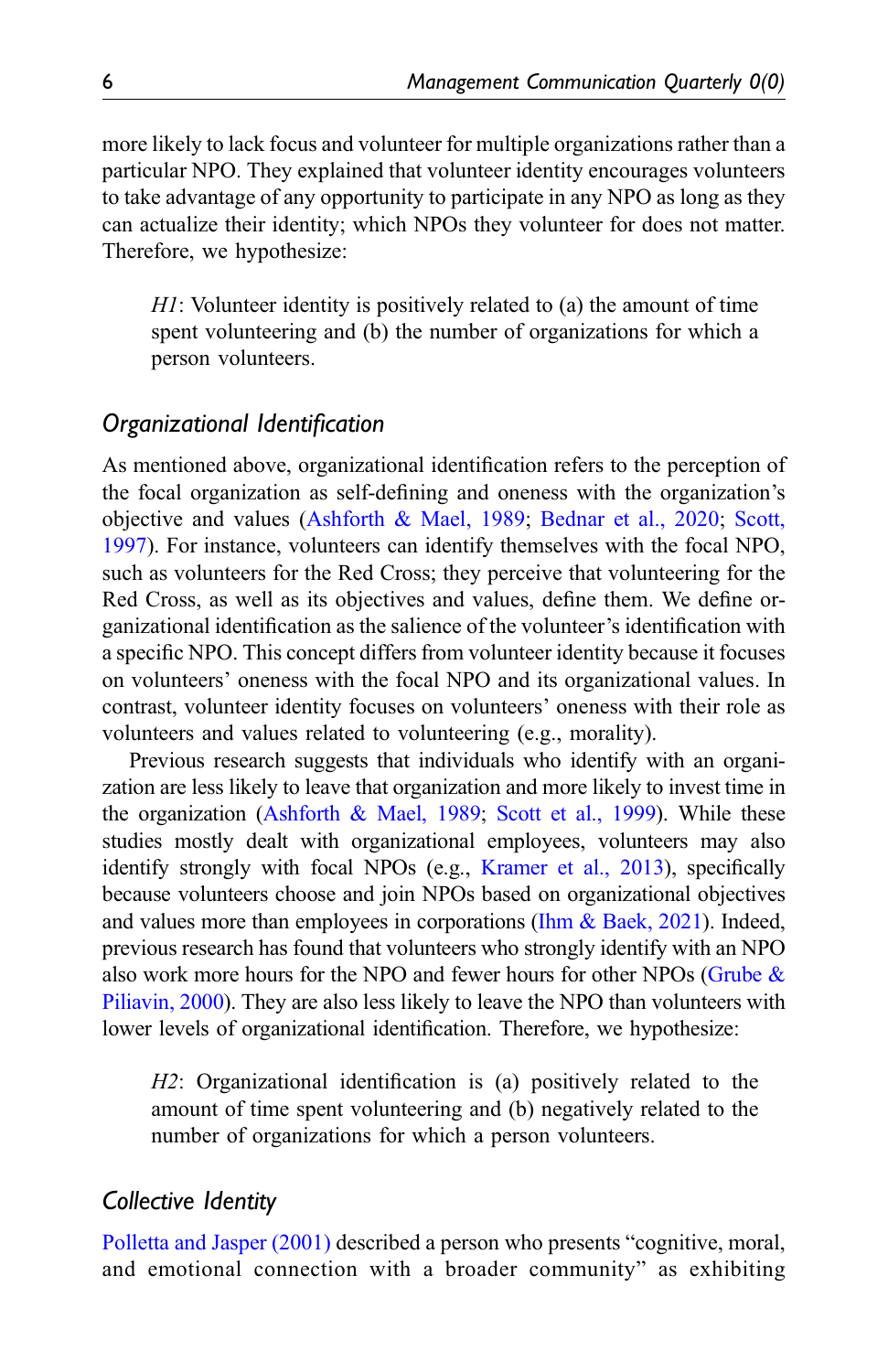membership in a collective identity (p. 285). Individuals identify themselves as active promoters of a social issue when they share feelings of injustice, perceive apparent opponents, and demonstrate their opposition on a collective level [\(Simon & Klandermans, 2001](#page-27-6)). For instance, individuals can identify themselves with social causes, such as feminists actively promoting women's issues, because they perceive that the focal issue is an important part of themselves and that the focal issue defines who they are  $(Kelly & Breinlinger,$ [1995\)](#page-25-6). While these studies have discussed collective identity in the context of social movements, the concept of collective identity explains individuals' identification with a social issue beyond self-interest (personal identity) or organizational boundaries (organizational identification). Applying this to the volunteering context, we define collective identity as the volunteer's salient perception of the focal social issue as self-defining. Unlike organizational identification, collective identity crosses organizational boundaries and is more concerned with social issues in the broader community than in specific organizations [\(Simon & Klandermans, 2001](#page-27-6)). Unlike volunteer identity, collective identity's primary focus is not on moral traits or the individual's role as a volunteer ([Wilhelm & Bekkers, 2010](#page-27-4)), but on their view of themselves tied to advocating for a social cause.

Individuals with higher collective identity are more conscious of belonging to the same community. They regard the community's social values as more important than the cost of social engagement (Polletta  $\&$  Jasper, 2001). As a result, they are more likely to participate in activities for a social cause to accomplish the collective objectives [\(Klandermans, 2014\)](#page-25-7). Further, because individuals with high collective identity focus on a specific issue for the collective rather than a particular organization [\(Simon & Klandermans, 2001\)](#page-27-6), they may engage in multiple organizations to promote social values beyond an organizational boundary. Applying prior research to the volunteering context, we hypothesize:

H3: Collective identity is positively related to (a) the amount of time spent volunteering and (b) the number of organizations for which a person volunteers.

While the three strains of scholarship reviewed here suggest relationships between the three types of identities and volunteering, each identity may have a different role in the offline and online environments. For instance, research on the positive correlation between volunteer identity and commitment behaviors is in the offline context, which often involves directly helping the recipients [\(Finkelstein, 2008](#page-24-5); [Grube & Piliavin, 2000\)](#page-24-6). Volunteer identity involves oneness with moral values, such as caring and compassion ([Aquino](#page-23-4) [& Reed, 2002\)](#page-23-4), so individuals may more easily perceive consistency between their volunteer identity and physically helping the recipients than in online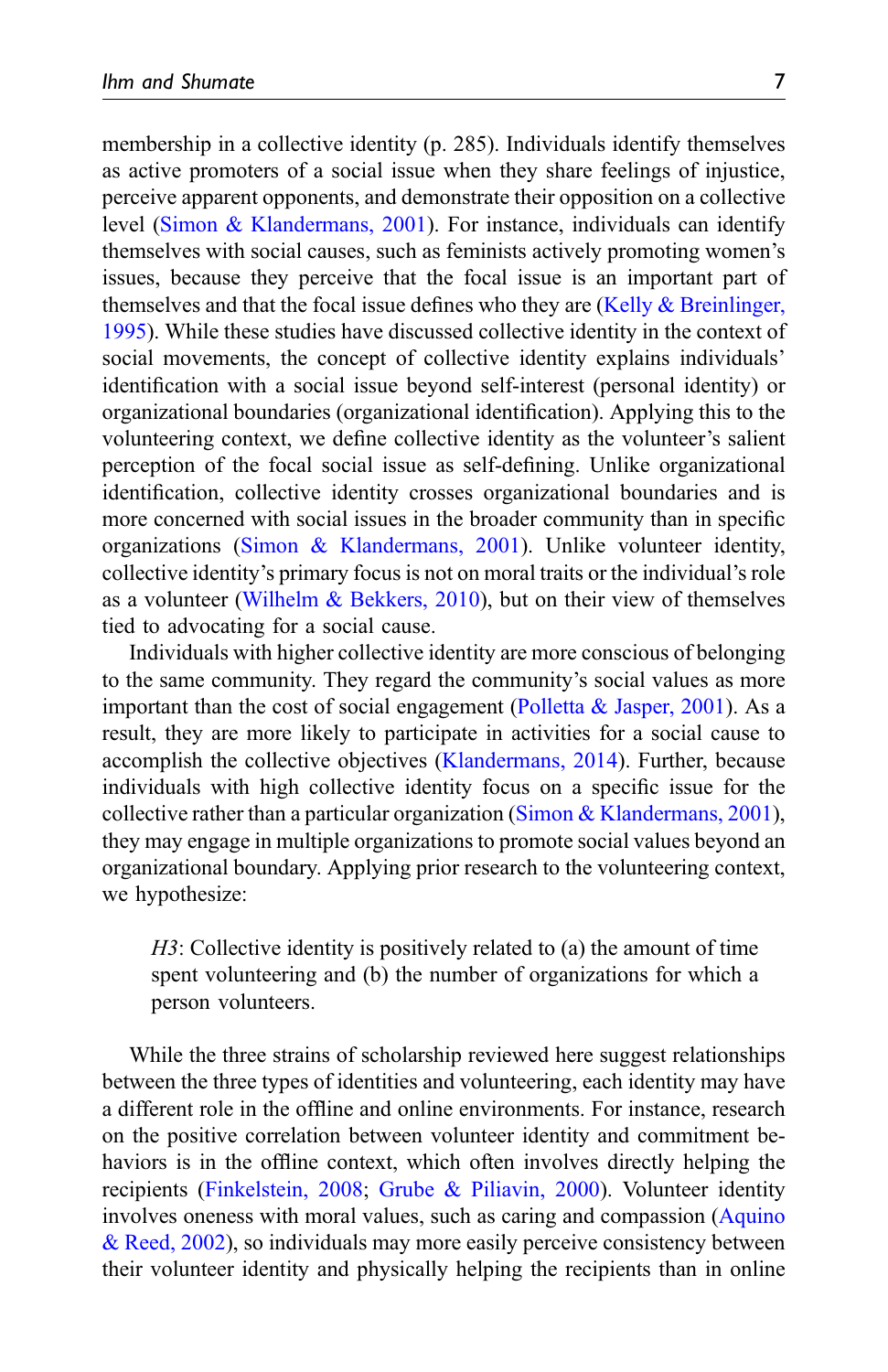volunteering. Individuals with high organizational identification or collective identity may prefer to be exposed to tangible cues related to the focal organization or social issue with which they highly identify. In another way, the online domain provides more opportunities and reduces the cost of reaching out to a wide range of individuals ([Bennett & Segerberg, 2012](#page-23-5); [Priante et al.,](#page-26-8) [2018\)](#page-26-8), so individuals with higher organizational identification or collective identity may choose to go online instead of offline. Considering different or confounding mechanisms in online and offline volunteering, we ask:

RQ1: How are volunteer, organizational, and collective identities differently related to offline and online volunteering?

# Communication in Volunteering

SIT suggests that communication among members is an important predictor in categorizing those members into relevant social group and influencing their identification with the relevant category (Ashforth  $\&$  Mael, 1989). Specifically, organizational identification research explains that communication makes particular aspects of an individual's identity more salient [\(Scott et al.,](#page-27-3) [1998\)](#page-27-3). For instance, a person is most likely to identify as a team member during interactions with other team members. Still, the same person is most likely to identify as a member of the company during interactions with several teams in company meetings.

The context of online volunteering challenges many assumptions in organizational communication. Like that of [Scott et al. \(1998\)](#page-27-3), most research assumes that members will communicate with internal members more often than nonmembers about their association with the organization. However, online volunteering provides limited opportunities to communicate with other members [\(Ihm, 2017](#page-25-1)). While traditional volunteering assumes communication about volunteering with internal members of the organizations (members, hereafter), online volunteers may lack opportunities to meet other members and may turn to their ties external to the organization (nonmembers, hereafter) to communicate about volunteering.

These two types of communication (with members and nonmembers) may make different types of volunteer identity more or less salient. For example, interactions with members in the organization may enhance organizational identification more than volunteer or collective identity. In contrast, interactions with nonmembers may enhance volunteer or collective identity more than organizational identification. Previous research has rarely discussed identities across different types and does not explain how and why individuals identify with a particular identity in this situation [\(Ashforth, 2016\)](#page-23-6). We define member and nonmember communication as communication about volunteering with internal organizational members and general alters, respectively.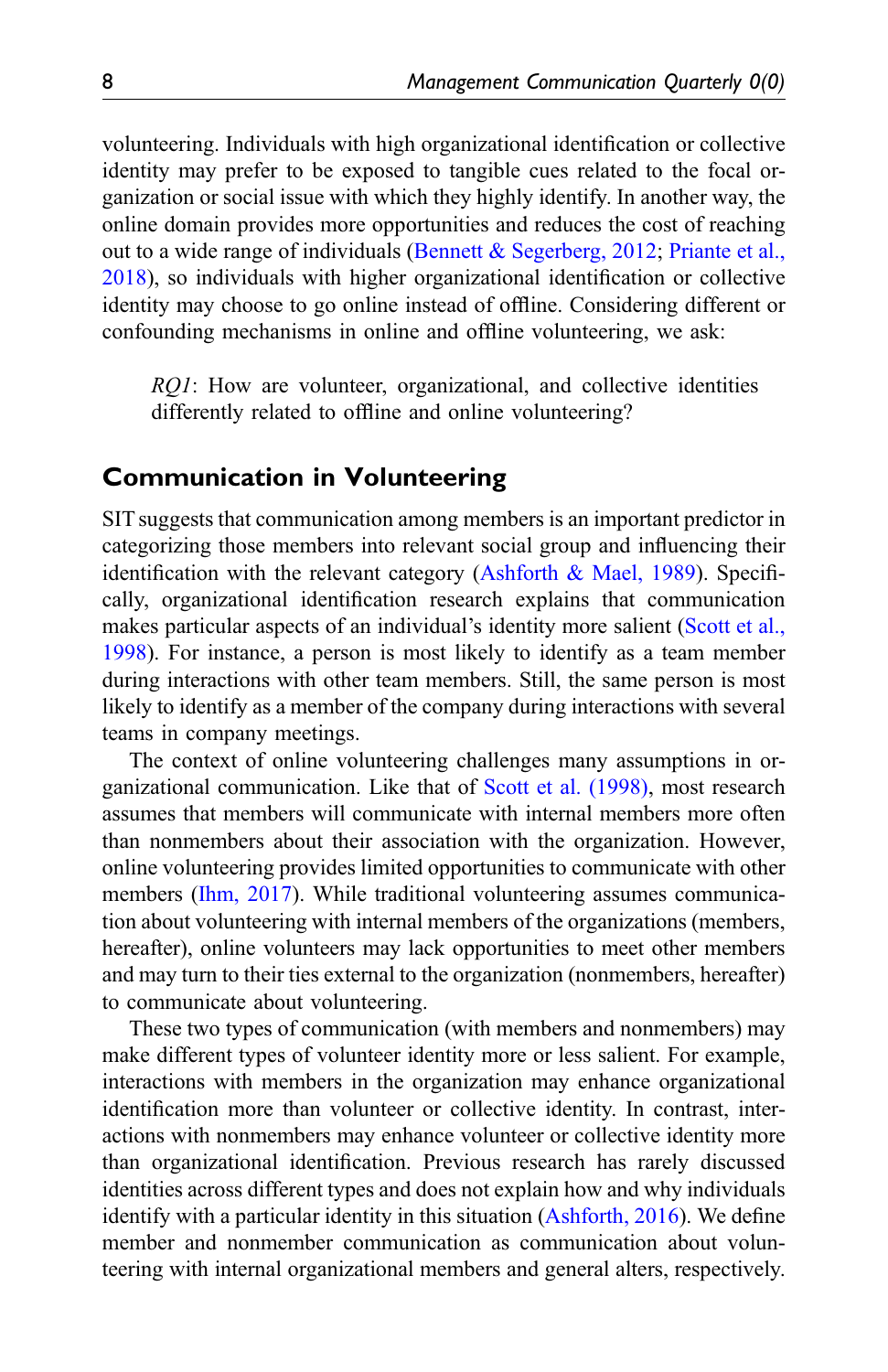We investigate how characteristics of member and nonmember communication are related to varying identity types and volunteering.

### Member Communication

Communication with an organization's members is crucial for maintaining and (re)constructing organizational identification ([Hogg & Reid, 2006](#page-24-4); [Kuhn](#page-25-2) [& Nelson, 2002\)](#page-25-2). Specifically, when members have multiple identification targets, their communication influences which identity they identify with more. For instance, [Kuhn and Nelson \(2002\)](#page-25-2) found that those who interacted within their divisions concentrated on the specific identities pertinent to their interaction scope, whereas those who communicated across divisions distributed their identities equally to four identities (i.e., workgroup, division, organization, and profession).

In their study on a community choir, [Kramer et al. \(2013\)](#page-25-4) found that more communication inside the choir increased the certainty of the volunteers' role in the organization and strengthened the volunteers' identification with the choir. Similarly, volunteers of the same NPO may communicate about volunteer experiences or issues that concern the organization, enhancing the salience of their organizational identification ([Kramer, 2005\)](#page-25-8). Therefore, we hypothesize:

 $H_1(a)$ : The number of communication alters and the frequency of member communication is positively related to the salience of their organizational identification.

Member communication may influence volunteering directly. [Farrow and](#page-24-8) [Yuan \(2011\)](#page-24-8) explained that frequent interactions among university alumni strengthen their connection with the university by providing repeated exposure to organizational issues and reinforcing their university volunteering. In the same manner, frequent communication among members may keep individuals connected to the focal NPO and increase their volunteering for the NPO. Other studies suggest that more extensive communication diversifies the resources and information useful to focus on volunteering for the focal organization. More extensive communication provides better explanations about tasks, upcoming meetings, and appropriate practices in the focal or-ganization ([Gasiorek & Giles, 2013;](#page-24-1) Gil de Zúñiga & Valenzuela, 2011; [Walden et al., 2017\)](#page-27-7). Therefore, we hypothesize:

H4: The number of communication alters and the frequency of member communication is (b) positively related to the amount of time spent volunteering and (c) negatively related to the number of organizations for which a person volunteers.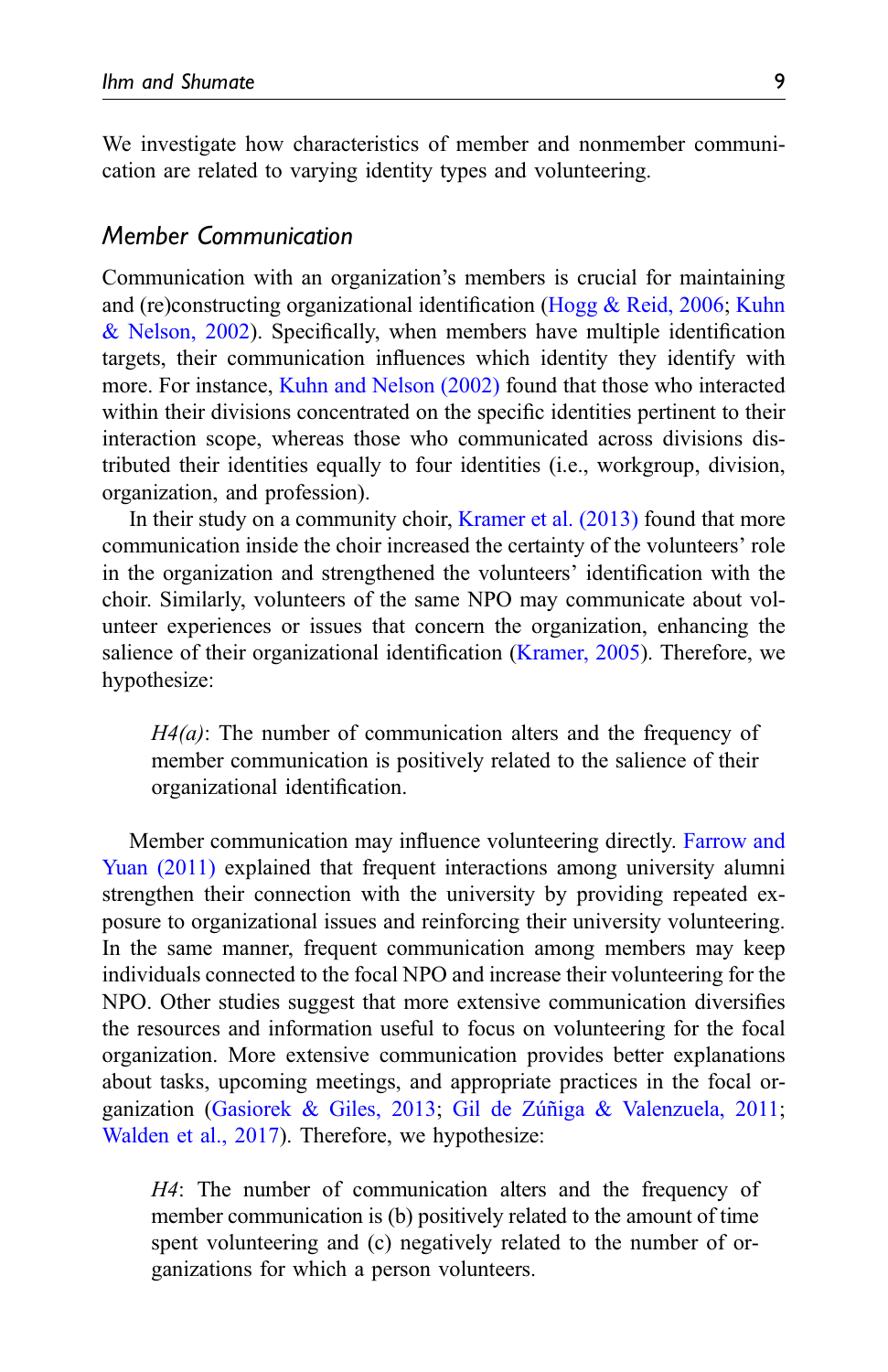# Nonmember Communication

Nonmember communication may influence the salience of a person's volunteer and collective identities. First, volunteer research has indirectly addressed the connection between nonmember communication and an individual's volunteer identity. For example, [Deaux et al. \(1999\)](#page-24-10) found that if members of volunteers' social networks appreciate volunteering, they are more likely to identify with their volunteer identity. [Amichai-Hamburger \(2008\)](#page-23-0) suggested that nonmember communication with higher frequency and a greater number of communication partners may provide more opportunities for perceiving how others think about volunteering, revealing oneself as a volunteer, and refocusing on volunteering values. Self-disclosure as a volunteer during communication with nonmembers accompanies salient self-awareness and selfperception of one's volunteer role ([Tajfel, 1978](#page-27-1)). Specifically, because morality and volunteering are socially favorable values, individuals may refocus easily on them for self-enhancement purposes when communicating with general others [\(Turner & Onorato, 1999\)](#page-27-2) and become more likely to identify with them.

Second, nonmember communication may act as an integral component of collective identity. As individuals communicate about their grievances, concerns, and anger related to a social issue with others, they strengthen their connection to and identification with the issue ([Simon & Klandermans, 2001\)](#page-27-6). For example, active communication about social issues in social media develops participants' identities related to the problems ([Bennett & Segerberg,](#page-23-5) [2012;](#page-23-5) [Priante et al., 2018](#page-26-8)). Similarly, if volunteers communicate with nonmembers about the focal issue of their volunteering, their collective identity is likely to increase. As such, we hypothesize:

H5: The number of alters and the frequency of nonmember communication is positively related to the salience of their (a) volunteer identity and (b) collective identity.

Nonmember communication may also encourage individuals to stay engaged in volunteering. More extensive nonmember communication represents a more stable and supportive community for volunteering ([Ackermann &](#page-23-7) [Manatschal, 2018;](#page-23-7) [Wilson, 2000\)](#page-27-8), and more frequent communication provides greater exposure to volunteering issues ([Shah et al., 2005\)](#page-27-9). Such communication may support individuals' connection to volunteering opportunities (Gil de Zúñiga & Valenzuela, 2011). In this way, individuals may have greater chances to participate in various NPOs and increase their time spent volunteering. Therefore, we hypothesize:

H5: The number of alters and the frequency of nonmember communication is positively related to (c) the amount of time spent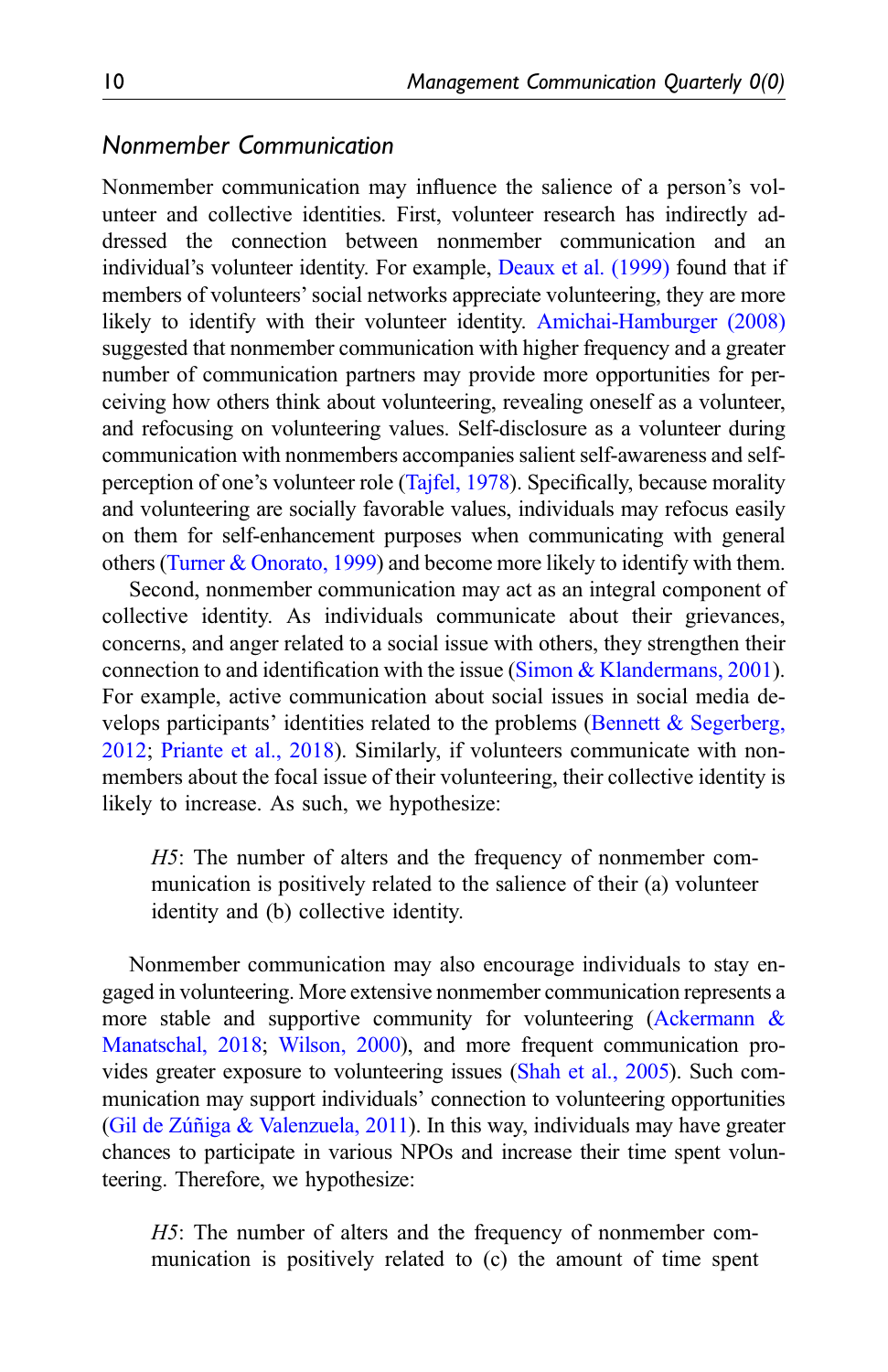volunteering and (d) the number of organizations for which a person volunteers.

While member and nonmember communication suggest different relationships to each type of identity, the role of communication may also differ between online and offline volunteering. Online volunteers are not colocated with other volunteers or staff, so they have limited opportunities to communicate with other members about volunteer roles, language, and tasks, which contribute to their socialization process and facilitate their volunteer experiences ([McPhee & Zaug, 2001](#page-26-9)). Online volunteers also lack opportunities of member communication about volunteer values and issues which keep them engaged in volunteering [\(Farrow & Yuan, 2011\)](#page-24-8). Nonmember communication may make up for such limited member communication opportunities. However, whether and how the two types of communication complement or substitute for each other in volunteering requires further investigation. Therefore, we ask:

RQ2: How are member and nonmember communication related to offline and online volunteering differently?

# Methods

# Pilot Studies

We conducted two pilot studies before the actual survey. The first pilot study involved in-depth interviews with volunteers. For this study, we posted recruitment flyers around a Midwestern university and sampled student participants who "had given time to good causes in the previous 3 months" and participants external to the university by snowball sampling (Female:  $n = 23$ , Male:  $n = 8$ , Age:  $M = 35.36$ ,  $SD = 13.52$ ). During the unstructured, in-depth interviews, the 31 interviewees described all of their offline and online activities in which they had given time for good causes in the previous 3 months. The purpose of the interviews was to capture words that online volunteers used to describe their volunteer activities. We used their words in the survey to improve the content validity of the questions. The survey included four types of offline activities and five types of online activities.

The second pilot study followed 2 months later. We recruited 28 participants from a research participant pool of undergraduate students at a Midwestern university. The students received an extra point on their final grades for signing up for the study. We used the same survey questions we planned to use in the actual study to pretest the survey. In particular, we confirmed that respondents understood online volunteering as described and verified the appropriate number of names for the name generator questions in the study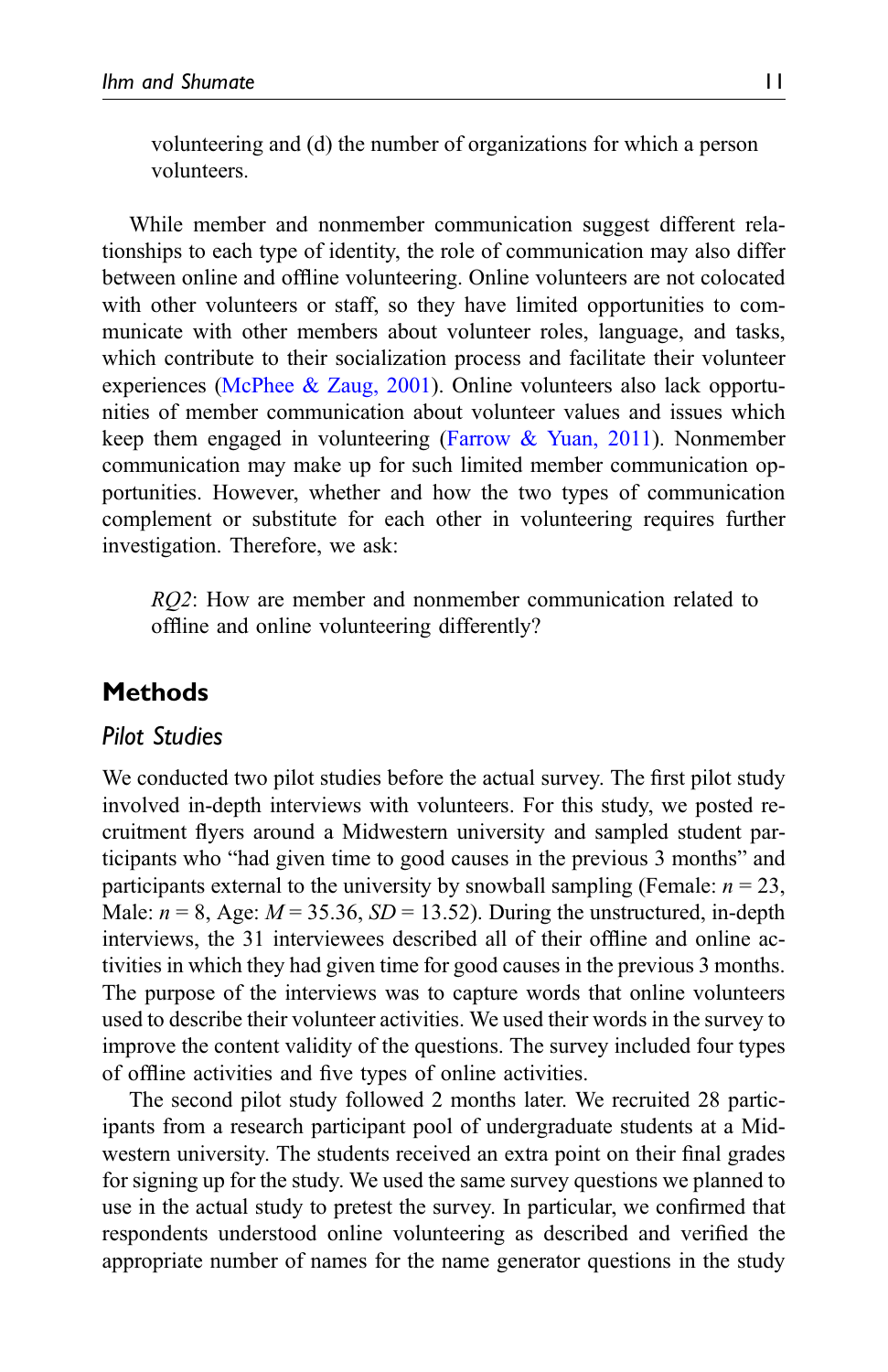context. The maximum number of names provided was 10 in the pilot study, so we provided 10 blanks in the actual survey without designating the number of alters (e.g., [Campbell & Lee, 1991\)](#page-24-11). Because the survey generally took no more than 15 minutes, we did not modify the number and content of survey questions.

# Participants

We obtained a sample from a Qualtrics online panel. In June 2015, online survey links generated by the research company Qualtrics were distributed to 17,635 individuals. Among the 8286 individuals who clicked the survey link, 1836 individuals were screened out of the survey for 1) being under 18  $(n = 70)$  or 2) not having participated in offline or online volunteering  $(n = 100)$ 1766). In order to examine whether individuals had participated in offline or online volunteering, the survey first asked individuals to indicate every offline and online activity in which they had participated among four offline categories and five online categories developed in the first pilot study. The offline categories were: (1) volunteering; (2) advocacy; (3) protests/ demonstrations; and (4) promoting social issue(s). The online categories were: (1) online volunteering (i.e., performing volunteering tasks for NPOs for a good cause via the internet); (2) signing or initiating an online petition; (3) commenting on or creating a post in an online forum or social networking site about a good cause; (4) encouraging others online to support a good cause; and (5) sharing or forwarding information about a good cause with others online. The 6450 effective target population answered "yes" to the qualifying question that they had engaged in offline or online volunteering  $(i.e., #1).$ 

Among the 6450 effective target population, 827 individuals completed the survey. We compensated participants \$5 for this 15-minute survey, a comparable compensation fee for samples from research firms ([Sheehan, 2018\)](#page-27-10). Based on the formula for online opt-in panels, the completion rate was 12.65%, which is within the acceptable range for online surveys' response rate ([Sauermann & Roach, 2013](#page-26-10)). For data quality, we included nine reverseworded questions and three "trap questions" (e.g., 'If you are reading this item, please check "strongly agree," [Sheehan, 2018](#page-27-10)). 11 responses were deleted from the analysis because of invalid or low-quality responses (e.g., missing data, failed attention check, and finishing the survey in less than half of the median time), leaving 816 valid responses. On average, the participants were 41 years old and earned \$52,200 per year; 61% were females, and 55% had at least an undergraduate degree. Respondents reported the following ethnicities: 77% were Caucasian, 10% were African American, 6% were Hispanic, and 5% were Asian.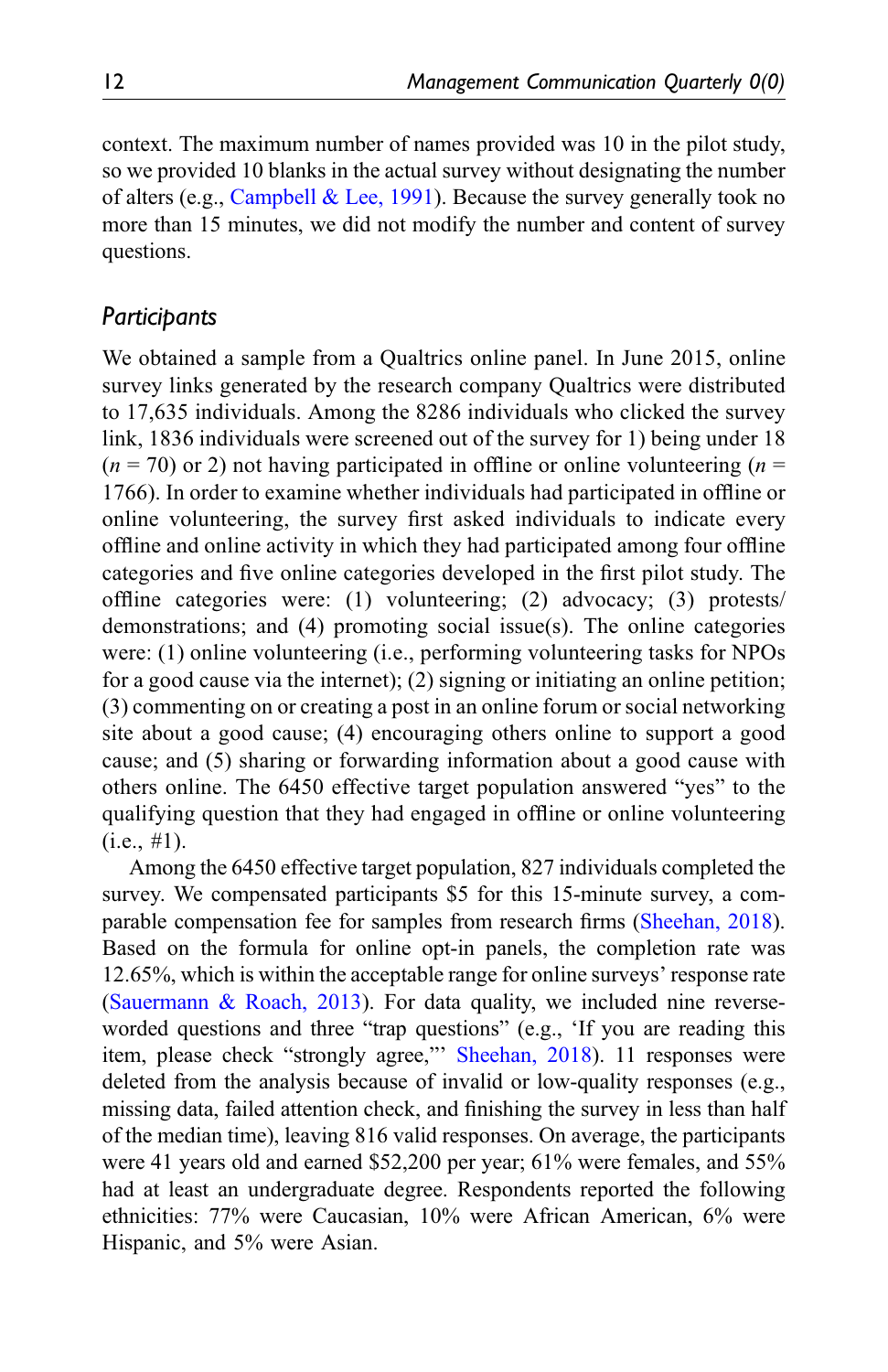### Measures

Volunteering. The survey measured two aspects of offline and online volunteering: the amount of time spent volunteering and the number of volunteer organizations. To count the number of volunteer organizations, the survey first asked participants to list the name of every organization for which they had volunteered in the previous 3 months in the offline and online environments, respectively. For every organization mentioned, participants indicated the frequency (times/month) and the tenure (years) they had committed to offline and online volunteering, respectively. We combined frequency and tenure into two latent variables: the amount of time spent offline volunteering and the amount of time spent online volunteering. [\(Table 1](#page-13-0))

Identity. The survey asked participants about their volunteer, organizational, and collective identities (see [Supplementary Appendix A](https://journals.sagepub.com/doi/supp/10.1177/08933189211073460) for full measures). We combined 5-point Likert scales of moral identity [\(Aquino & Reed, 2002](#page-23-4)) and volunteer role identity [\(Grube & Piliavin, 2000\)](#page-24-6), (which previous research has shown correlates with the degree of offline volunteering) in our measure of volunteer identity ( $\alpha = .76$ ). The moral identity measure examines the degree to which respondents internalize and symbolize moral characteristics, such as caring, compassion, and fairness (e.g., "I strongly desire to have these characteristics" or "Being someone who has these characteristics is an important part of who I am"). The volunteer role identity measure captures the importance of the volunteer role and volunteering values in defining the respondent's self (e.g., "I would feel a loss if I were forced to give up volunteering" or "Volunteering is an important part of who I am").

For organizational identification, participants first indicated the primary organization for which they had volunteered (hereafter "Organization A") among all of the organizations they listed. The survey then adapted and combined 5-point Likert scales from previous research ([Brown et al., 1986;](#page-23-8) [Grube & Piliavin, 2000\)](#page-24-6). The measure included identification with the primary organization (e.g., "I feel strong ties with" or "I see myself as belonging to" Organization A) and volunteer role identity with that organization (e.g., "I would feel a loss if I were forced to give up volunteering for Organization A") ( $\alpha$  = .87).

To measure collective identity, participants identified the primary social issue relevant to their volunteering among seven categories of social issues (i.e., humanitarian, artistic, health care, social service, educational, environmental, religious, and others; [Isham et al., 2006](#page-25-9)). The survey adapted the language used to measure organizational identification ([Brown et al., 1986](#page-23-8); [Grube & Piliavin, 2000](#page-24-6)) by changing the term "organization" to the identified social issue (e.g., "Volunteering for Issue A is an important part of who I am";  $\alpha$  = .87). These scales for each type of identity were combined into three latent variables of *volunteer* identity, organizational identification, and collective identity, using factor scores.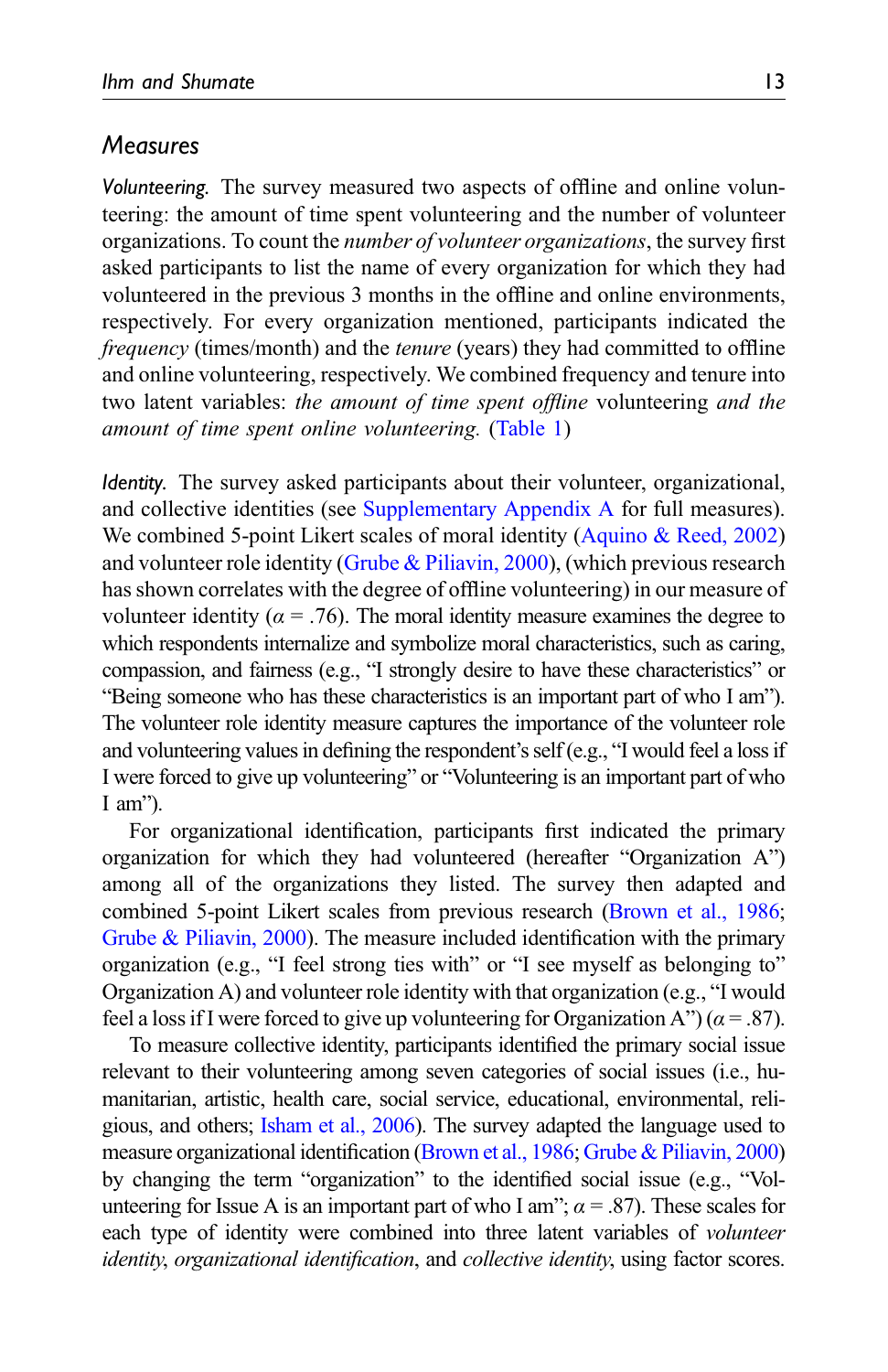<span id="page-13-0"></span>

| ξ                              |                 |                      | $SD$ (1) (2)     | $\widehat{c}$                                                                 | $\widehat{\mathcal{F}}$                                                                               | $\overline{5}$                                |                            |                                       |                                                    |                            |                                               |                                                     |         |                                                                                                                                                                            |
|--------------------------------|-----------------|----------------------|------------------|-------------------------------------------------------------------------------|-------------------------------------------------------------------------------------------------------|-----------------------------------------------|----------------------------|---------------------------------------|----------------------------------------------------|----------------------------|-----------------------------------------------|-----------------------------------------------------|---------|----------------------------------------------------------------------------------------------------------------------------------------------------------------------------|
| 4.06                           | ÷.              |                      |                  |                                                                               |                                                                                                       |                                               |                            |                                       |                                                    |                            |                                               |                                                     |         |                                                                                                                                                                            |
| 4.41                           | -56             | 37**                 |                  |                                                                               |                                                                                                       |                                               |                            |                                       |                                                    |                            |                                               |                                                     |         |                                                                                                                                                                            |
| 4.34                           | 56              | $34**$               | $30*$            |                                                                               |                                                                                                       |                                               |                            |                                       |                                                    |                            |                                               |                                                     |         |                                                                                                                                                                            |
| $\frac{8}{2}$<br>No. of alters | 32              | **8<br>-             | **8<br>!         | $\sum_{i=1}^{k}$                                                              |                                                                                                       |                                               |                            |                                       |                                                    |                            |                                               |                                                     |         |                                                                                                                                                                            |
| $\frac{1}{2}$                  | $\overline{50}$ | δŌ                   | S                | ξ.                                                                            | $45*$                                                                                                 |                                               |                            |                                       |                                                    |                            |                                               |                                                     |         |                                                                                                                                                                            |
| $\frac{8}{2}$<br>No. of alters | $\frac{50}{2}$  | δ.                   | $\sum_{i=1}^{n}$ | $-5$                                                                          |                                                                                                       | S.                                            |                            |                                       |                                                    |                            |                                               |                                                     |         |                                                                                                                                                                            |
| $\frac{6}{2}$                  | $\ddot{=}$      | $\frac{1}{2}$        |                  |                                                                               |                                                                                                       |                                               | **<br>?و                   |                                       |                                                    |                            |                                               |                                                     |         |                                                                                                                                                                            |
| $\frac{45}{5}$                 | δ,              | $\stackrel{*}{\sim}$ | $\frac{1}{2}$    |                                                                               |                                                                                                       |                                               |                            |                                       |                                                    |                            |                                               |                                                     |         |                                                                                                                                                                            |
| 7.63                           | $\frac{8}{18}$  | $\ddot{\bm{6}}$      | $\frac{1}{2}$    |                                                                               |                                                                                                       |                                               |                            |                                       |                                                    |                            |                                               |                                                     |         |                                                                                                                                                                            |
| 5.44                           | 8.70            | 5Ò                   |                  |                                                                               |                                                                                                       |                                               |                            |                                       | $42*$                                              | ڣۣ                         |                                               |                                                     |         |                                                                                                                                                                            |
| $\overline{3}$                 | $\frac{80}{1}$  |                      |                  |                                                                               |                                                                                                       |                                               |                            |                                       |                                                    |                            |                                               |                                                     |         |                                                                                                                                                                            |
|                                | 9.37            |                      |                  |                                                                               |                                                                                                       |                                               |                            |                                       |                                                    |                            |                                               | $55*$                                               |         |                                                                                                                                                                            |
|                                |                 | $\sum_{i=1}^{n}$     |                  |                                                                               |                                                                                                       | $15**$                                        |                            | 8                                     |                                                    |                            |                                               | $\frac{1}{2}$                                       | $.39**$ |                                                                                                                                                                            |
|                                |                 |                      |                  |                                                                               |                                                                                                       |                                               |                            |                                       |                                                    |                            |                                               |                                                     |         |                                                                                                                                                                            |
|                                | $6.21$<br>4.33  | 8.92                 | Ő.<br>$\ddot{5}$ | $\sum_{i=1}^{n}$<br>$20*$<br>$\sum_{i=1}^{n}$<br>$\ddot{3}$<br>$\ddot{\rm s}$ | ≸.<br>$25*$<br>$-25*$<br>$\stackrel{*}{\Delta} \stackrel{*}{\sim} \stackrel{*}{\stackrel{*}{\Delta}}$ | <u>s c g g g g g g g</u><br>s g g g g g g g g | ي چ <i>ي</i><br>19 من پيون | ू<br>इंद्र दुँ =<br>$.12^{*}$<br>30** | $\sum_{i=1}^{k}$<br>$\stackrel{*}{\bullet}$<br>S g | $26 *$<br>$-13 *$<br>$24*$ | $\stackrel{*}{\simeq} 8 \stackrel{*}{\simeq}$ | $25**$<br>$\stackrel{*}{\circ}$<br>$\sum_{i=1}^{8}$ |         | (c) (z) (l) (ol) (6) (8) (2) (9)<br>For illustrative purposes, the mean and standard deviation of the variables were in the average form instead of the factor score form. |

**Table 1** December Section and Poincies Correlations of  $K_{\alpha\alpha}$  Variables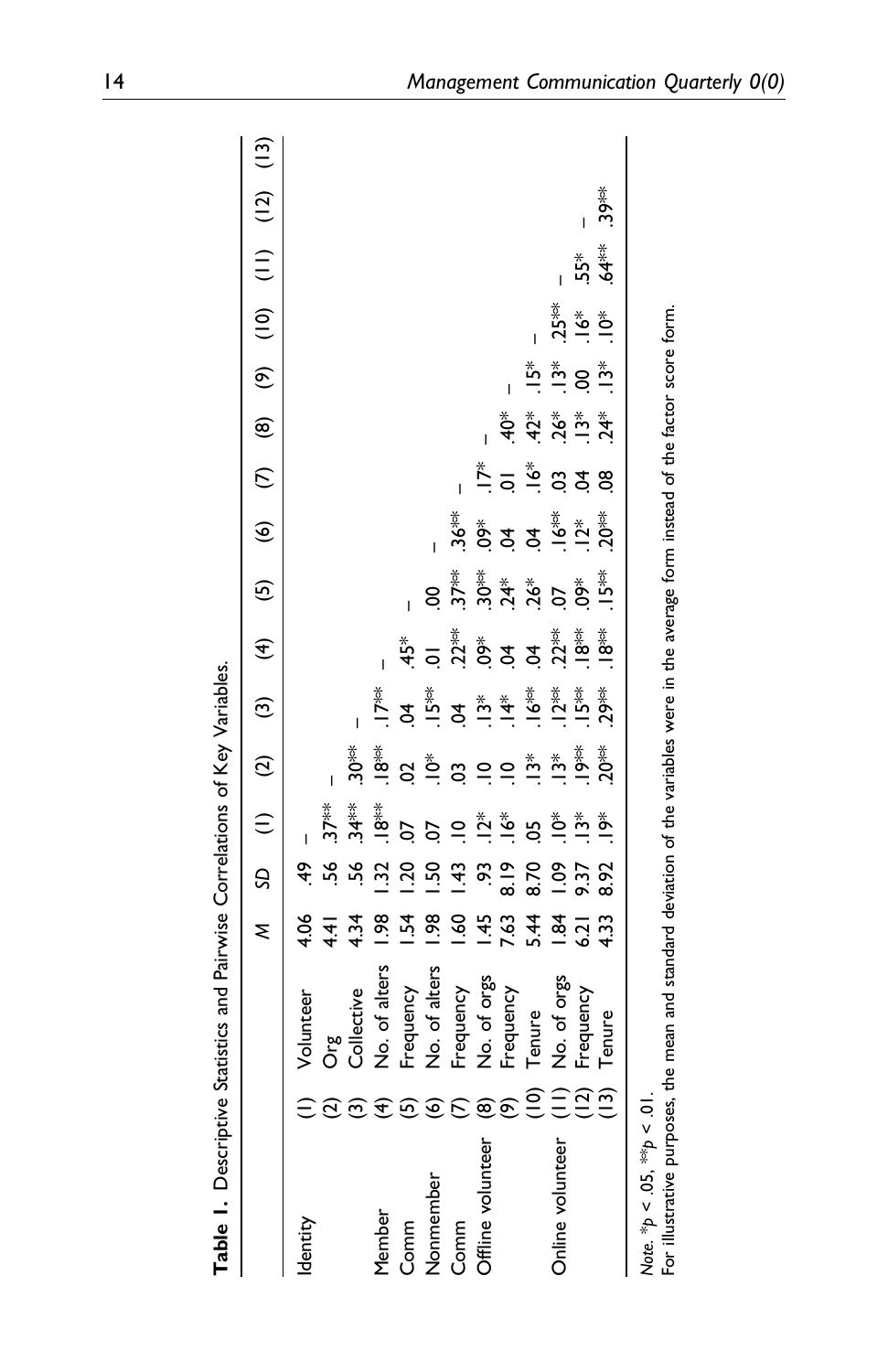Communication. The survey applied a name generator approach to evaluate member and nonmember communication. We amended the General Social Survey name generator question ([Marsden, 1987\)](#page-26-11) to account for the context of this study: "discuss" was changed to "communicate with," and "important matters" was changed to "volunteering." After the participants listed up to 10 communication partners from the same organization ("Organization A") and general others, respectively, they indicated how often  $(1 = \text{yearly to } 5 = \text{daily})$ they had communicated with each of these individuals. We combined the number of communication partners and the frequency of communication into two latent variables depending on whether the partners were affiliated with the same organization (i.e., member communication) or not (i.e., nonmember communication, see [Supplementary Appendix B](https://journals.sagepub.com/doi/supp/10.1177/08933189211073460) for explanations about these latent variables).

# Analysis

We modeled member communication, nonmember communication, volunteer identity, organizational identification, collective identity, time spent offline volunteering, and time spent online volunteering as latent variables. Considering the effect of sociodemographic variables on volunteering ([Wilson,](#page-27-8) [2000\)](#page-27-8), this study controlled four variables (gender, age, income, and education). We also controlled for the type of primary social issue that volunteers focused on, with "social service" as the baseline category.

We employed the Stata 14 software [\(StataCorp, 2015\)](#page-27-11) with maximum likelihood estimates (see [Supplementary Appendix C](https://journals.sagepub.com/doi/supp/10.1177/08933189211073460) for more about this method). Variables were normally distributed, except for member and nonmember communication size. We transformed the two variables using the natural logarithm as in previous research (Gil de Zúñiga & Valenzuela, 2011). The Variance Inflation Factor of every variable was lower than 2.5, indicating no multicollinearity ([Hair et al., 2010\)](#page-24-12).

The Stata 14 software provides a modification index for each possible parameter that was not specified in the original theoretical model. A large modification index indicates that the model fit is likely to improve when that path is added to the model (Holbert  $\&$  Stephenson, 2002). Modification indices are usually employed in conjunction with theory to determine whether the addition of any paths to the model is theoretically defensible [\(Kline, 2016\)](#page-25-11). Following the recommended procedures [\(Holbert & Stephenson, 2002](#page-25-10); [Kline,](#page-25-11) [2016\)](#page-25-11), we modified the model until it achieved strong indicators of goodness of fit: ratio of Chi-Square  $\chi^2$  to degree of freedom less than 5, root mean square error of approximation (RMSEA) value less than .07, a Tucker-Lewis index (TLI) greater than .95, a comparative fit index (CFI) greater than .95 ([Hooper](#page-25-12) [et al., 2008\)](#page-25-12). The p values were significant in every model. However, the  $\chi^2$ value is sensitive to large sample sizes, so we used other fit indices to decide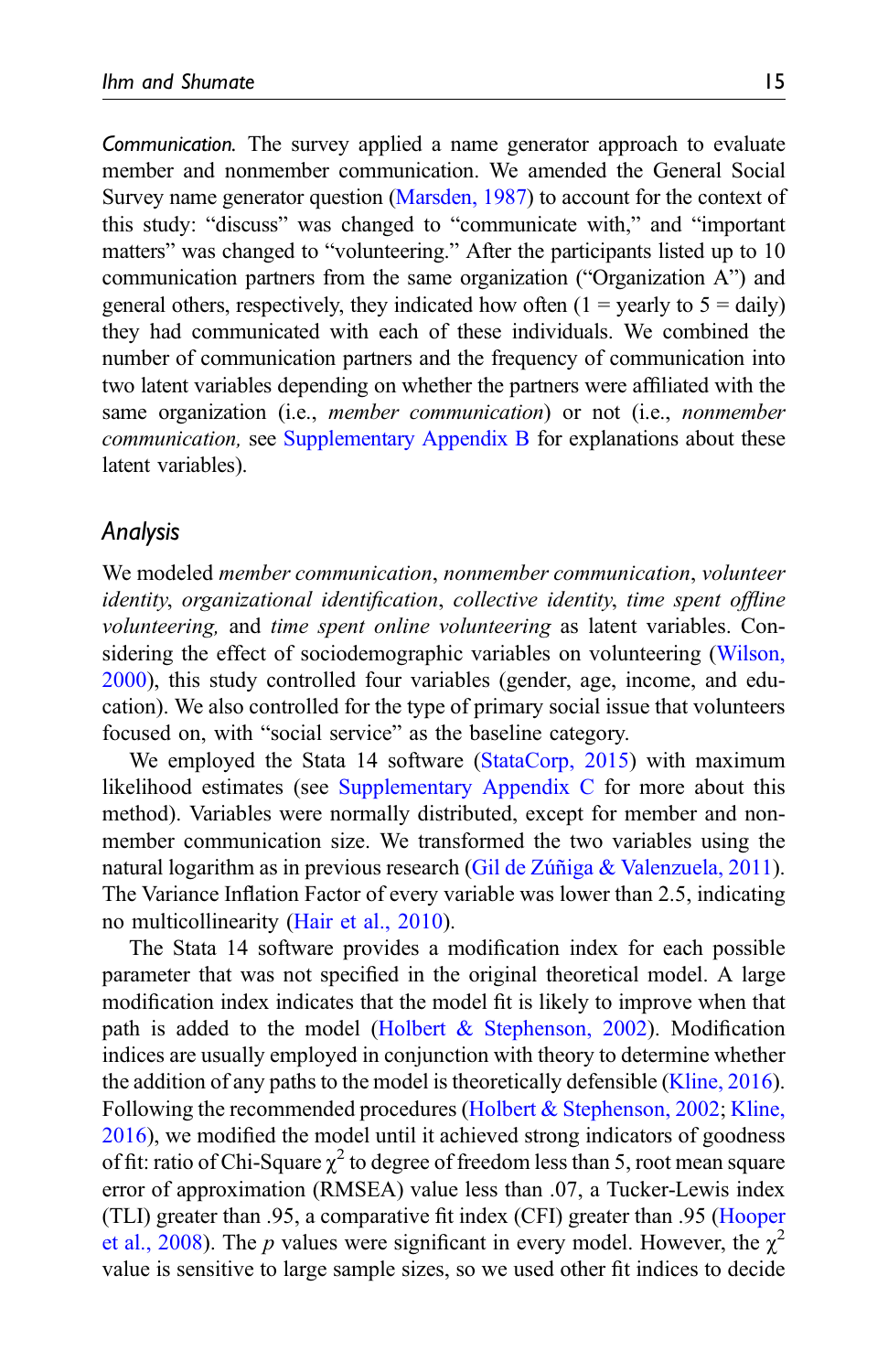the overall fit of the model as suggested by previous research [\(Hooper et al.,](#page-25-12) [2008\)](#page-25-12).

# **Results**

# Descriptive Statistics and Current Characteristics of Volunteering

The results capture the current trends of volunteering. First, many volunteers had committed "fewer than 6 months" to offline (17%) or online (31%) volunteering, which seems to reflect episodic volunteering ([Lewis, 2013\)](#page-26-12). Second, participants volunteered for more than one organization on average (offline:  $M = 1.45$ ,  $SD = .93$ ; online:  $M = 1.84$ ,  $SD = 1.09$ ). Both results are consistent with previous research on volunteering trends.

# Structural Equation Modeling (SEM)

Following the recommended procedure [\(Kline, 2016](#page-25-11)), we tested the fit of a measurement model of identities first before testing the structural model's fit. The measurement model indicated a less-than-adequate fit:  $\chi^2$  (135) = 1839.67, RMSEA =  $.08$ , TLI =  $.78$ , and CFI =  $.83$ . We removed items with factor loadings lower than .45 from the measurement model ([Tabachnick et al., 2007\)](#page-27-12). A low loading indicates that the item is a poor measurement of the latent variable. After we deleted three items for volunteer identity and four items for organizational and collective identities, the measurement model fit improved significantly:  $\gamma^2$  (131) = 421.26, RMSEA = .05, TLI = .95, and CFI = .96 (see [Supplementary Appendix D](https://journals.sagepub.com/doi/supp/10.1177/08933189211073460) for final items measuring the three types of identities).

Next, we added structural links among variables to create a full structural model and test hypotheses. We modeled member communication, nonmember communication, volunteer identity, organizational identification, collective identity, time spent offline volunteering, and time spent online volunteering as latent variables, using the above measurement model. The baseline, hypothesized model did not show a good fit:  $\chi^2$  (43) = 1399.70, RMSEA = .10, TLI = .94, and CFI = .96.

The modification index of the LaGrange multiplier test provided by the Stata 14 software indicated the potential for model improvement. Therefore, we modified the baseline, hypothesized model. Based on the sizes of modification indices, we added two paths with the largest modification index in conjunction with a theoretical rationale: (1) member communication and volunteer identity, and (2) nonmember communication and organizational identification. Communicating with internal members may include many cues related to volunteering activity and identity [\(Kramer et al., 2013](#page-25-4)). Additionally, [Tajfel \(1978\)](#page-27-1) suggested that communicating with nonmembers may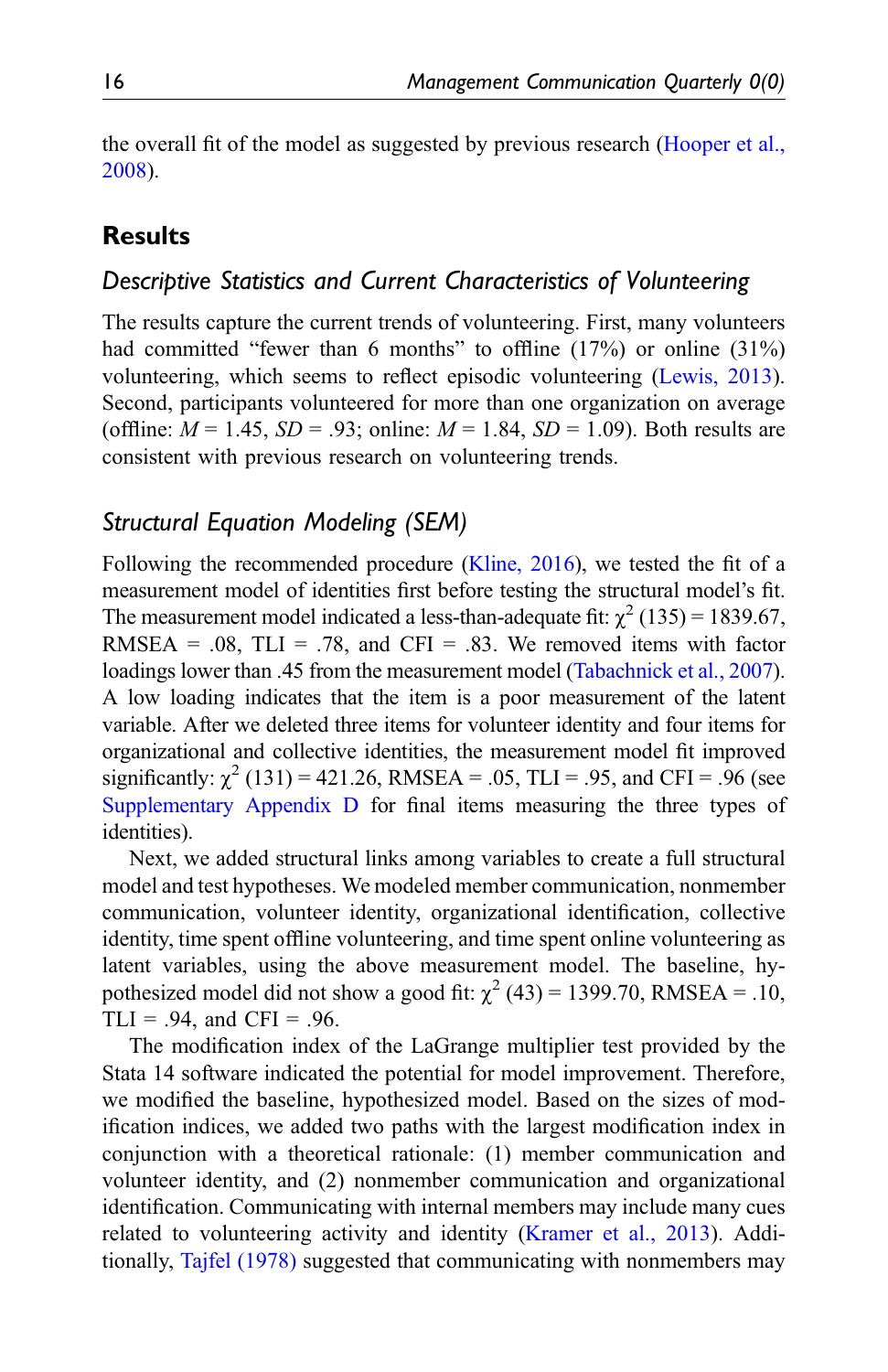enhance organizational identification because it provides opportunities to contrast their organizational values with other values. These conversations can enhance the distinctiveness of their organization's values in comparison to those of other organizations. For instance, promoting their organization to nonmembers or confronting opponents who disagree with their organizational values may increase organizational identification ([Ashforth & Mael, 1989;](#page-23-1) [Tajfel & Turner, 1979\)](#page-27-13). After the two paths were added, the model showed a good fit:  $\chi^2$  (41) = 128.30, RMSEA = .05, TLI = .96, and CFI = .98. Thus, we decided to use this model as the final structural model to examine the statistical significance of the variables' relationships [\(Figure 2](#page-3-1)).

Because in SEM multiple models may fit the data equally well, we also tested alternative models to ensure that this model fits the data best ([Kline,](#page-25-11) [2016\)](#page-25-11). We reversed all the causal orders between identity and communication in the first alternative model, examining whether higher identity leads to more volunteering, indirectly via communication. The model did not converge. In the second alternative model, we reversed the whole model's causal order, examining whether greater volunteering leads to higher identity, and thus more communication. The model showed a poor fit:  $\chi^2$  (35) = 401.10, RMSEA =  $.17$ , TLI =  $.52$ , and CFI =  $.72$ . In the third alternative model, we reversed causal orders to examine whether greater volunteering leads to more communication and higher identity. The model did not converge. The results from these alternative models provided us with confidence in the final model (see [Supplementary Appendix E](https://journals.sagepub.com/doi/supp/10.1177/08933189211073460) for a summary of fit indicators of every model).

H1, H2, and H3 examined relationships between identities and volunteering. Volunteer identity was positively related to the amount of time spent offline volunteering ( $\beta = .26$ ,  $p < .01$ ), not online volunteering. Organizational identification was positively related to the amount of time spent both offline ( $\beta$  = .29,  $p < .05$ ) and online volunteering ( $\beta = .36$ ,  $p < .01$ ). Collective identity was positively related to the amount of time spent online volunteering ( $\beta = .24$ ,  $p <$ .01), as well as the number of volunteering organizations both offline ( $\beta$  = .20, p  $<$  0.05) and online ( $\beta$  = 0.33,  $p$   $<$  0.01). Thus, H1a and H3a were partially supported. H2a and H3b were fully supported. H1b and H2b were not supported.

H4 examined relationships between member communication and (a) organizational identification and (b, c) volunteering. Member communication was positively related to organizational identification ( $\beta = .19$ ,  $p < .01$ ) as well as volunteer identity ( $\beta = 0.12$ ,  $p < 0.05$ ). Member communication was also positively related to the amount of time spent online volunteering ( $\beta = .16, p < .01$ ). Therefore, H4a was supported. H4b was partially supported. H4c was not supported.

H5 examined relationships between nonmember communication and (a) volunteer identity, (b) collective identity and (c, d) volunteering. Nonmember communication was positively related to organizational ( $\beta = .15$ ,  $p < .05$ ) and collective identity ( $\beta = .37$ ,  $p < .05$ ). Nonmember communication was also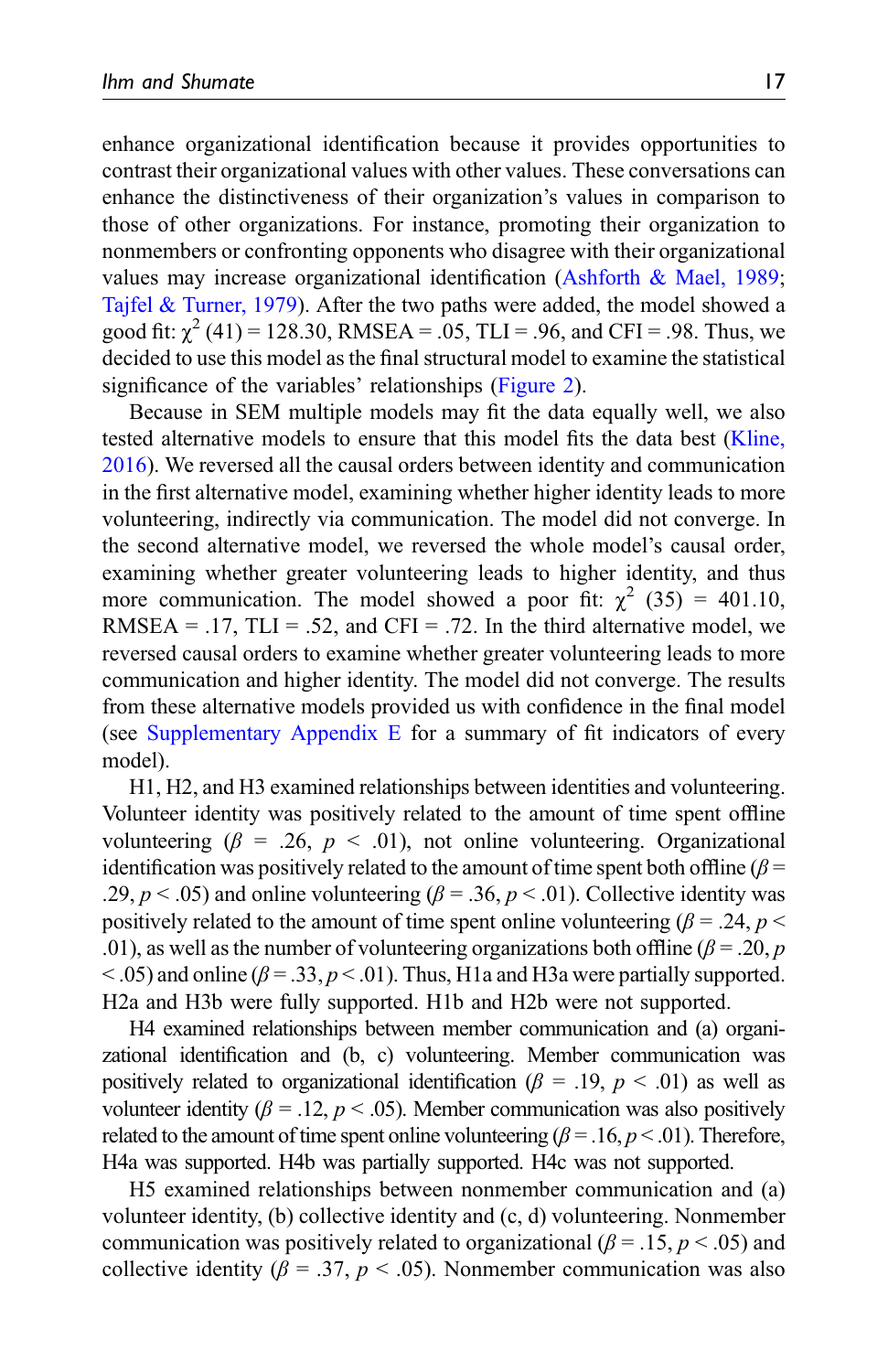positively related to both the amount of time spent online volunteering ( $\beta$  =  $.13, p \leq .05$  and the number of organizations for which a person volunteered both offline ( $\beta$  = .14,  $p$  < .05) and online ( $\beta$  = .24,  $p$  < .01). Therefore, H5a was not supported. H5c was partially supported. H5b, and H5d were supported.

# **Discussion**

This study examined how communication and identity are related to the total time spent and organizational allegiance in offline and online volunteering. The results suggest different mechanisms in these environments. There was a small, but significant, positive relationship between volunteer identity and the amount of time spent offline volunteering ( $\beta$  = .26,  $p$  < .01), corresponding with previous research [\(Grube & Piliavin, 2000;](#page-24-6) [Wilhelm & Bekkers, 2010\)](#page-27-4). However, volunteer identity was not related to the amount of time spent volunteering online. Individuals with strong volunteer identity can fulfill selfenhancement motivations ([Tajfel, 1978](#page-27-1); [Turner & Onorato, 1999\)](#page-27-2) by engaging in various online behaviors that are not online volunteering (e.g., signing online petitions or sharing information about a social issue<sup>[1](#page-23-9)</sup>). These opportunities may diminish the relationship between online volunteering and volunteer identity.

Organizational identification was positively related to the amount of time spent volunteering offline and online, although the relationship with offline volunteering was weak ( $\beta = .29$ ,  $p < .05$ ). This relationship corresponds with previous research on organizational identification [\(Ashforth & Mael, 1989;](#page-23-1) [Scott et al., 1999](#page-26-0)). Regardless of the transformed organization-individual relationships in the online environment, there is a positive correlation between organizational identification and commitment behaviors to the organization, as evidenced by time spent. However, organizational identification was not positively related to volunteering exclusively for a focal organization. Volunteers now have many ways to participate in multiple organizations, specifically in the online environment, so even strong identification with a specific organization may not necessarily enhance the focus on that organization.

There was a weak, yet positive, connection from collective identity to time spent online volunteering ( $\beta = .24$ ,  $p < .01$ ), but not to time spent offline volunteering; volunteers enact their collective identity through their online activities but not offline ones. Collective identity was also the only significant variable among identities positively associated with the number of both offline and online volunteering organizations. This result suggests that while the online environment may attenuate the formation of organizational belonging ([Wiesenfeld et al., 1999\)](#page-27-0), it may provide opportunities for both volunteers and organizations to promote their issues across organizational boundaries. Indeed, there was a high correlation between volunteer hours and the number of volunteering organizations online ( $r = .55$ ). This result reflects the current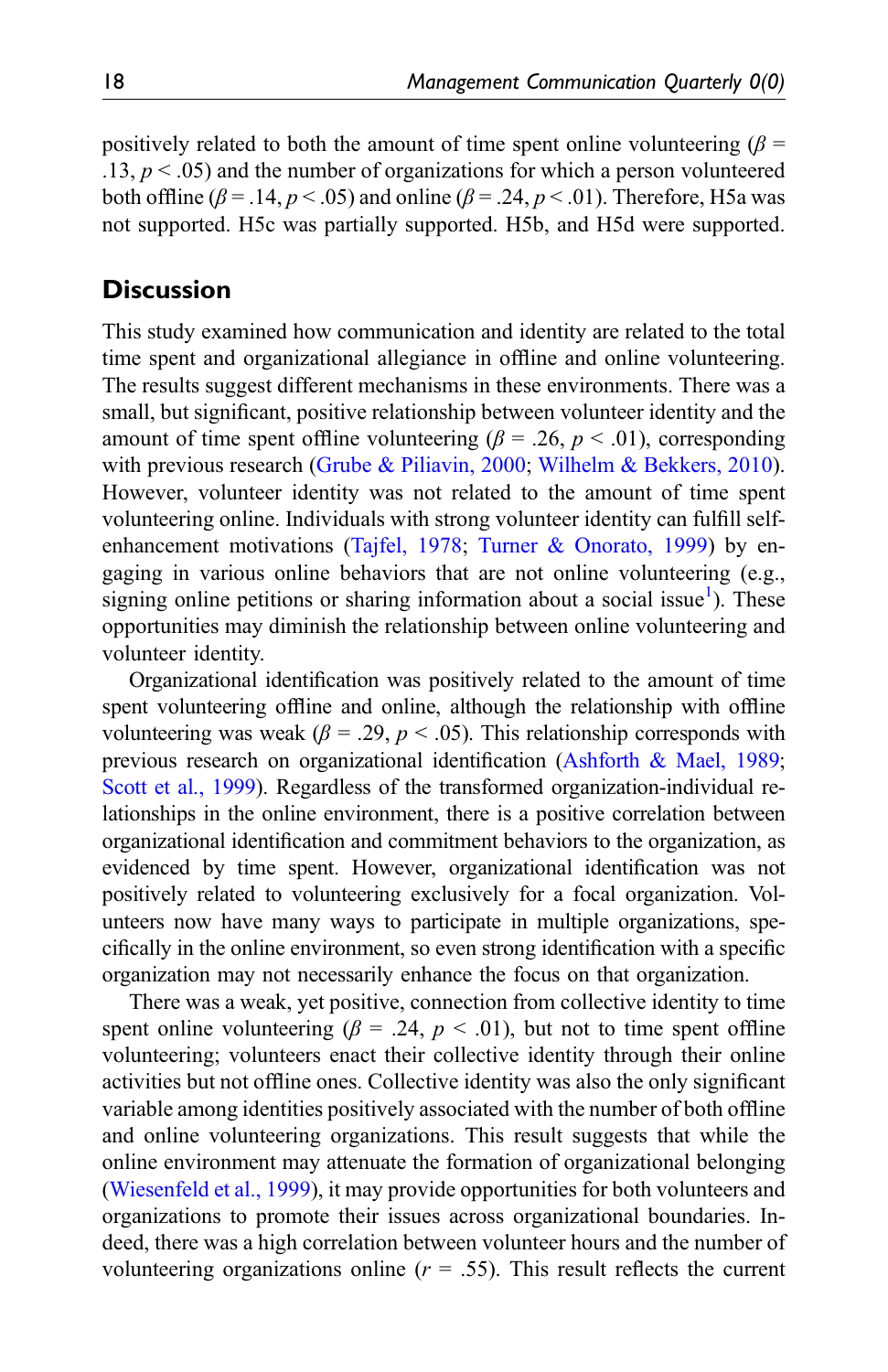phenomenon of individuals' active use of online and social media for collective action without a strong affiliation with a specific organization ([Bennett](#page-23-5) [& Segerberg, 2012;](#page-23-5) [Priante et al., 2018](#page-26-8)). However, no relationship between collective identity and the time spent offline volunteering also indicates the challenges of extending the online engagement to the offline environment.

Communication was positively related to the salience of identities. As hypothesized, there was a positive relationship between member communication and volunteers' identification with the organization [\(Hogg & Reid,](#page-24-4) [2006;](#page-24-4) [Kramer, 2005](#page-25-8); [Kramer et al., 2013\)](#page-25-4). Nonmember communication was also positively related to organizational identification; communicating with nonmembers may provide opportunities for volunteers to perceive and appreciate their organizational values compared to those of other organizations and enhance their identification with their organizations (Ashforth  $\&$  Mael, [1989;](#page-23-1) [Tajfel & Turner, 1979](#page-27-13)). These results suggest that communication with either members or nonmembers may compensate for the limited opportunities for interaction that characterize much of online volunteering and contribute to the sense of organizational belonging.

There was a weak, yet positive, connection from member communication to volunteer identity ( $\beta = 0.12$ ,  $p < 0.05$ ), but not to collective identity, whereas there was a stronger, positive connection from nonmember communication to collective identity ( $\beta = 0.37, p < 0.01$ ), but not to volunteer identity. This contrast suggests that the role of the two types of communication may differ. Member communication may include volunteer experiences or issues related to the organization ([Kramer, 2005](#page-25-8)), which contribute to the certainty of volunteers' role in the organization ([Kramer et al., 2013\)](#page-25-4) and consequently enhances both volunteer identity and organizational identification. On the other hand, as prior research suggests ([Simon & Klandermans, 2001](#page-27-6)), volunteers seem to share grievances, concerns, and anger related to a social issue with others outside the organization, strengthening their connection to and identification with the social issue. Specifically, the relationship between nonmember communication and collective identity was much stronger than the relationship between member communication and volunteer identity. This result theoretically extends the previous focus on member communication in organizational communication research ([Scott et al., 1998](#page-27-3)). It distinguishes the role of communication beyond the organizational boundary (e.g., its connection to collective identity) in volunteering. This result also provides the practical implication that while online volunteering may provide limited opportunities for natural interaction in comparison to offline volunteering, NPOs may encourage nonmember communication as a more effective way for individuals to relate to the focal issue.

Both member and nonmember communication were positively related to time spent online volunteering. The breadth and the frequency of interactions may provide the necessary social proof [\(Cialdini, 2009](#page-24-13)) of the value of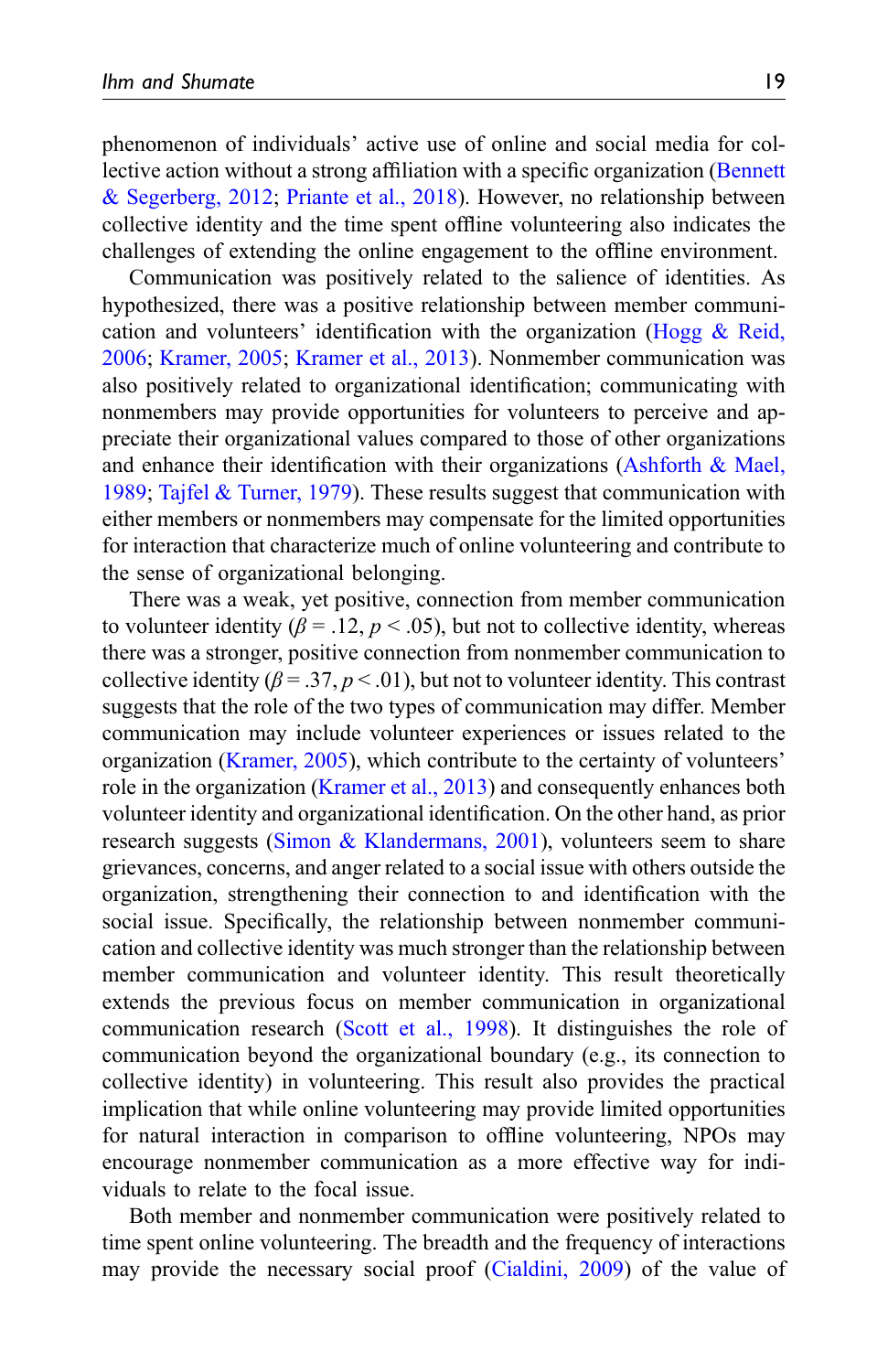volunteers' efforts, catalyzing even more generous contributions. Additionally, more frequent interactions with a greater number of others about volunteering may act as a support environment for volunteering, providing an additional identity that reinforces their behavior.

However, neither type of communication was positively related to organizational allegiances. Instead, more frequent interactions with a broader set of nonmembers were positively related to the number of organizations for which people volunteered offline and online. More frequent communication with nonmembers may provide more information about volunteering opportunities. Such communication may denote a supportive community among individuals that is more important than any organization.

In summary, individuals engage in offline and online volunteering for different reasons. Offline, individuals have greater commitment behaviors when their volunteer identity and organizational identification are more salient. Online, people spend more time volunteering when they frequently communicate with others about volunteering, have high organizational identification, and identify with the social issue the NPO addresses. These results suggest that online volunteering complicates member-organization relations because online volunteering is, in part, based on factors outside of the organization's control.

These findings have important implications for understanding both online and offline volunteering. Collective action, including volunteering, was previously assumed to be more accessible when controlled by a focal organization ([Olson, 1965\)](#page-26-13). However, online volunteering provides limited opportunities for organizational identification and belonging, limiting the organization's role in organizing and mobilizing volunteers. As [Bennett and](#page-23-5) [Segerberg \(2012\)](#page-23-5) explained about the concept of connective action, individuals can identify with social issues beyond the organizational boundary and "do good" without an organizational intermediary in the online environment. The changed dynamics of identities in online volunteering extend the traditional understanding of participation behaviors from an outcome or enactment of organizational identification to a complex combination of multiple identities both within and beyond the organizational boundary. Which identities individuals personally want to emphasize and express may shape volunteer participatory spaces beyond the organization's management and control. This new beyond-intermediary affordance also creates significant challenges for organizations that rely on volunteers.

Our research suggests that individuals volunteer for organizations online when they identify with the organization or the social issues the organization seeks to address. Moreover, they are motivated to volunteer when they have partners with whom to communicate about online volunteering. However, the more time individuals contribute to organizations online, the more likely they are to contribute to several organizations. Thus, these "high-commitment"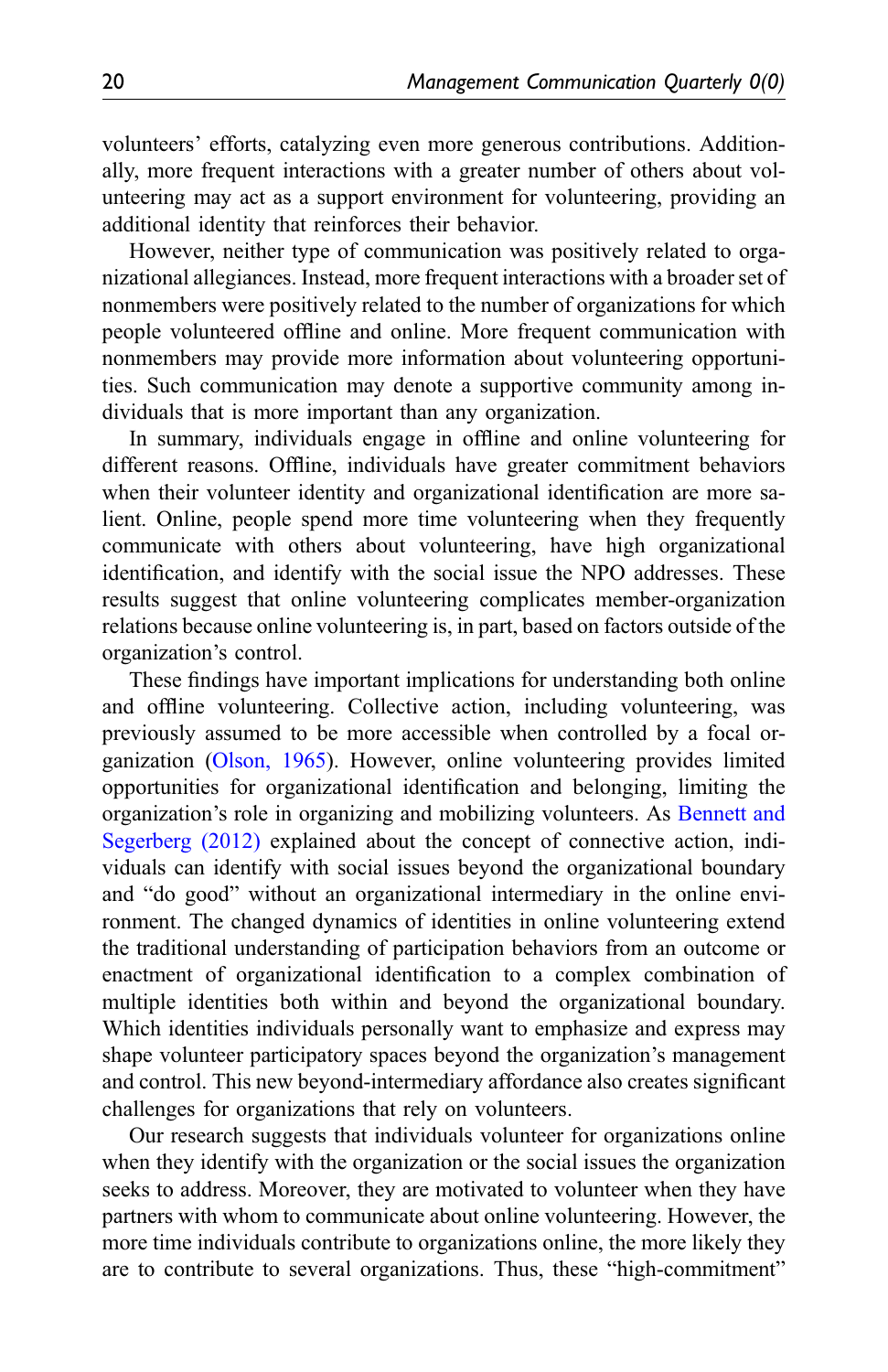volunteers have multiple identification sites which may fuel their volunteering and offer alternatives to any organization. All of these factors suggest that traditional organization-member relations are transformed in an online environment because the most socially engaged individuals have multiple allegiances or, worse, no allegiance to any organization at all.

# Practical Implications

This study provides practical implications for motivating online and offline volunteering. Information and communication technologies (ICTs) pose challenges to NPOs, because they prevent volunteers from focusing on identification and volunteer participation within the organizational boundary. However, this challenge also means that ICTs provide opportunities for communication, identification, and volunteer participation across organizational boundary. In response to the challenges ICTs pose, NPOs can and should take advantage of ICTs. First, NPOs should use ICTs to encourage broad communication among members and nonmembers. They could engage in volunteer campaigns, providing talking points to share about their volunteering, and use social media as a platform for active interaction with members and nonmembers ([Ihm, 2019](#page-25-13)). Second, NPOs should use ICTs to enhance different levels of identity for different purposes. NPOs could use ICTs to connect with volunteers to promote organizational values and mission and enhance organizational identification. When NPOs rely on offline volunteers, they should use ICTs to promote volunteer events that encourage member communication and the work's values, such as compassion or caring, that enhance volunteer identity. NPOs should take special care when communicating about the broader social issues to which their organization responds, because collective identity is positively related to online volunteering but negatively associated with organizational allegiance. NPOs that emphasize their role in the larger social issue space may spur active volunteers who serve several allied organizations. ICTs may facilitate this process for volunteers to participate in multiple organizations and for NPOs to collaborate with other NPOs and work with the volunteers together.

# Conclusion

# Limitations and Future Directions

This study examined offline and online volunteering from a new perspective by investigating different communication and varied types of identity. As with all research, it has several limitations. First, because it is cross-sectional, we cannot determine causality. Neither alternate models, which used reversed directions of causal relationships, produced a better-fitting model than the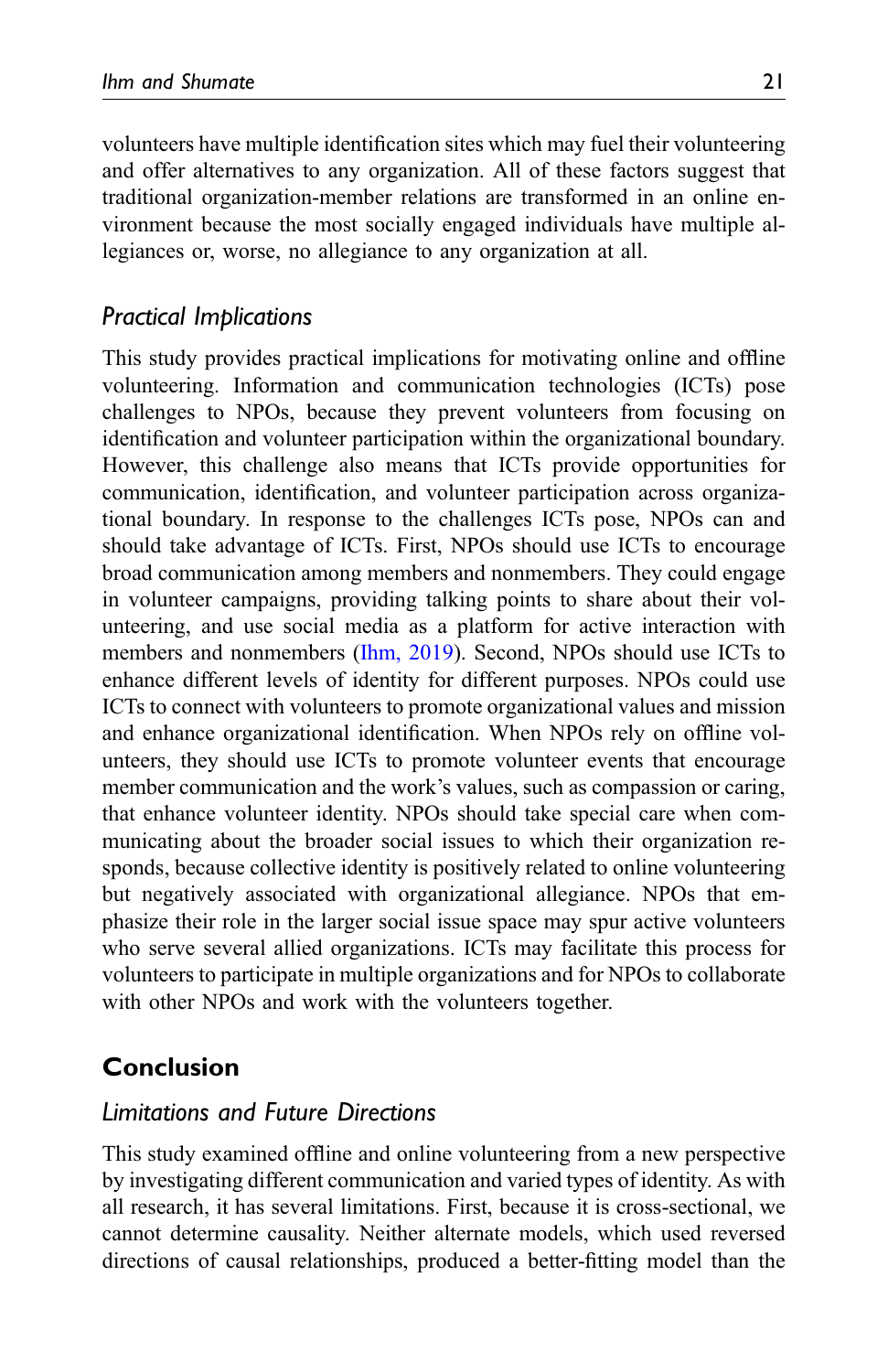result presented here. However, longitudinal studies are still needed to confirm this model's causality, specifically the relationships between communication and identity ([McPhee & Corman, 1995\)](#page-26-14). Second, we only studied individuals who had volunteered. Future studies may direct the same questions to nonvolunteers to gain insight into how their communication and identities differ. Finally, the estimated paths of the SEM are not strong (beta coefficients ranging from .12 to .37), leading to relatively weak explanatory power of the model. This result may stem from 1) having Likert-scales and raw counts in the same model and (2) other influential factors in volunteering that this study did not investigate. This study examined the concept of identity based on 5-point Likert scales which measured how much participants subjectively identify themselves with each social category, whereas other variables were mostly based on raw counts (e.g., number of communication alters, number of years spent in volunteering, and number of volunteering organizations participated). Having Likert-scales and raw counts in the same model may have resulted in such low correlation coefficients. Indeed, a study ([Farrow & Yuan,](#page-24-8) [2011](#page-24-8)) that measured the relationship between raw counts (i.e., number of university alumni groups active in social media) and Likert-scales items (i.e., degree of participation in varied forms of communication with other alumni and emotional closeness to alumni) found relatively low correlations (communication participation:  $\beta = .17$ ; emotional closeness:  $\beta = .06$ ). Further, future studies may investigate more influential factors other than identities leading to online and offline volunteering. For instance, other types of communication (e.g., direct communication between the organization and volunteers) and types of identity related to different motivations (e.g., career development or relationship maintenance; [Clary et al., 1996\)](#page-24-14), may contribute to a more robust model and reveal more diverse aspects of communication and volunteering.

#### Theoretical Contributions

This research makes two contributions to communication research. First, it extends communication research by capturing and explaining the transformed organizational role and member-organizational relations in the contemporary media environment. Building on studies describing the decline of organizational belonging [\(Bennett & Segerberg, 2012;](#page-23-5) [Bimber et al., 2012\)](#page-23-10), this study discloses the theoretical mechanism of organizational identification and commitment in the online environment. The significant role of communication in our findings sheds light on the autonomous social ties among volunteers when contrasted with the traditional organizational strategies for communication between an organization and individuals [\(Ihm, 2019](#page-25-13)). The strong relationship between organizational identification and online volunteering, on the other hand, suggests that the social bonds between organizations and individuals are still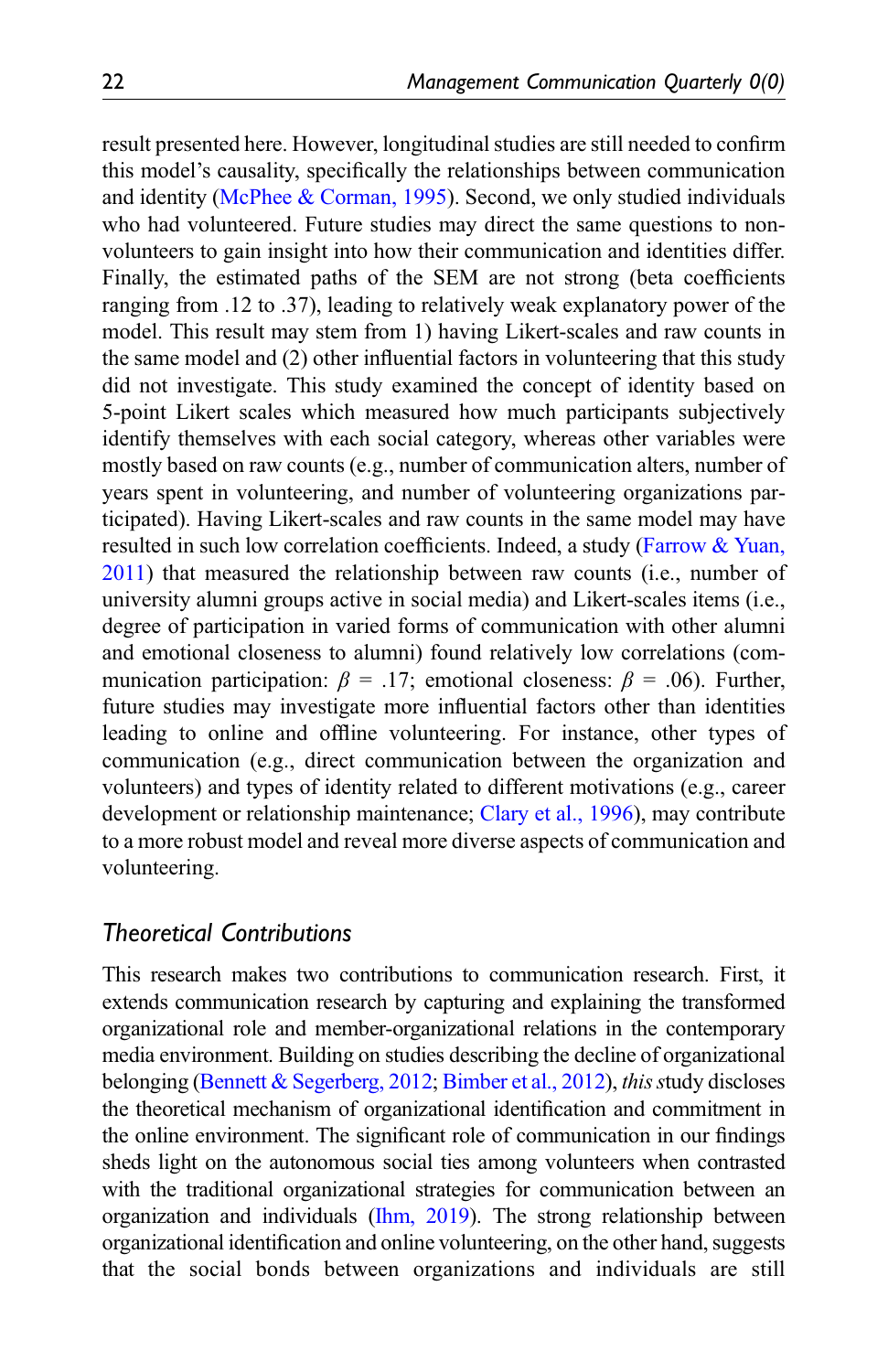important amid the decline of organizational trust and belonging in the current era. These findings provide directions for future research on different organizational mechanisms and member-organizational relations situated at the intersection between traditional organizational communication and the contemporary connective action (i.e., the decreased role of NPOs, [Bimber](#page-23-10) [et al., 2012](#page-23-10)).

Second, this study enriches communication research by developing a comprehensive identity model and revealing its different relationships to offline and online behaviors. Prior research on organizational communication mostly explained multiple identities in professional organizational settings (i.e., professional, organizational, and workgroup identities, [Kuhn & Nelson,](#page-25-2) [2002;](#page-25-2) [Lammers et al., 2013;](#page-26-4) [Scott et al., 1998](#page-27-3)). Most research on volunteering has focused on personal or moral identity ([Finkelstein, 2008](#page-24-5); [Grube &](#page-24-6) [Piliavin, 2000](#page-24-6); [Hart et al., 1998](#page-24-7); [Wilhelm & Bekkers, 2010](#page-27-4)). Extending previous research, this study captures different dynamics of three types of identities leading to offline and online volunteering and introduces a new theoretical framework to investigate offline and online participatory actions for future communication research.

The development of ICTs both provides opportunities and poses challenges to NPOs; it facilitates online volunteering, but changes how individuals become attached to organizations. In line with the increased individual autonomy and loose organizational intervention ([Bimber et al.,](#page-23-10) [2012\)](#page-23-10), online volunteering allows individuals to form communication ties about volunteering that transcend organizational boundaries and encourages the most dedicated online volunteers to affiliate with a greater number of organizations.

# Acknowledgments

The first author gratefully acknowledges the feedback from Karen Myers. The first author acknowledges that this article has been conducted by the Research Grant of Kwangwoon University in 2021. The authors would also like to thank the editor and the anonymous reviewers for their comments and suggestions.

#### Declaration of Conflicting Interests

The author(s) declared no potential conflicts of interest with respect to the research, authorship, and/or publication of this article.

# Funding

The author(s) disclosed receipt of the following financial support for the research, authorship, and/or publication of this article: This article has been conducted by the Research Grant of Kwangwoon University in 2021.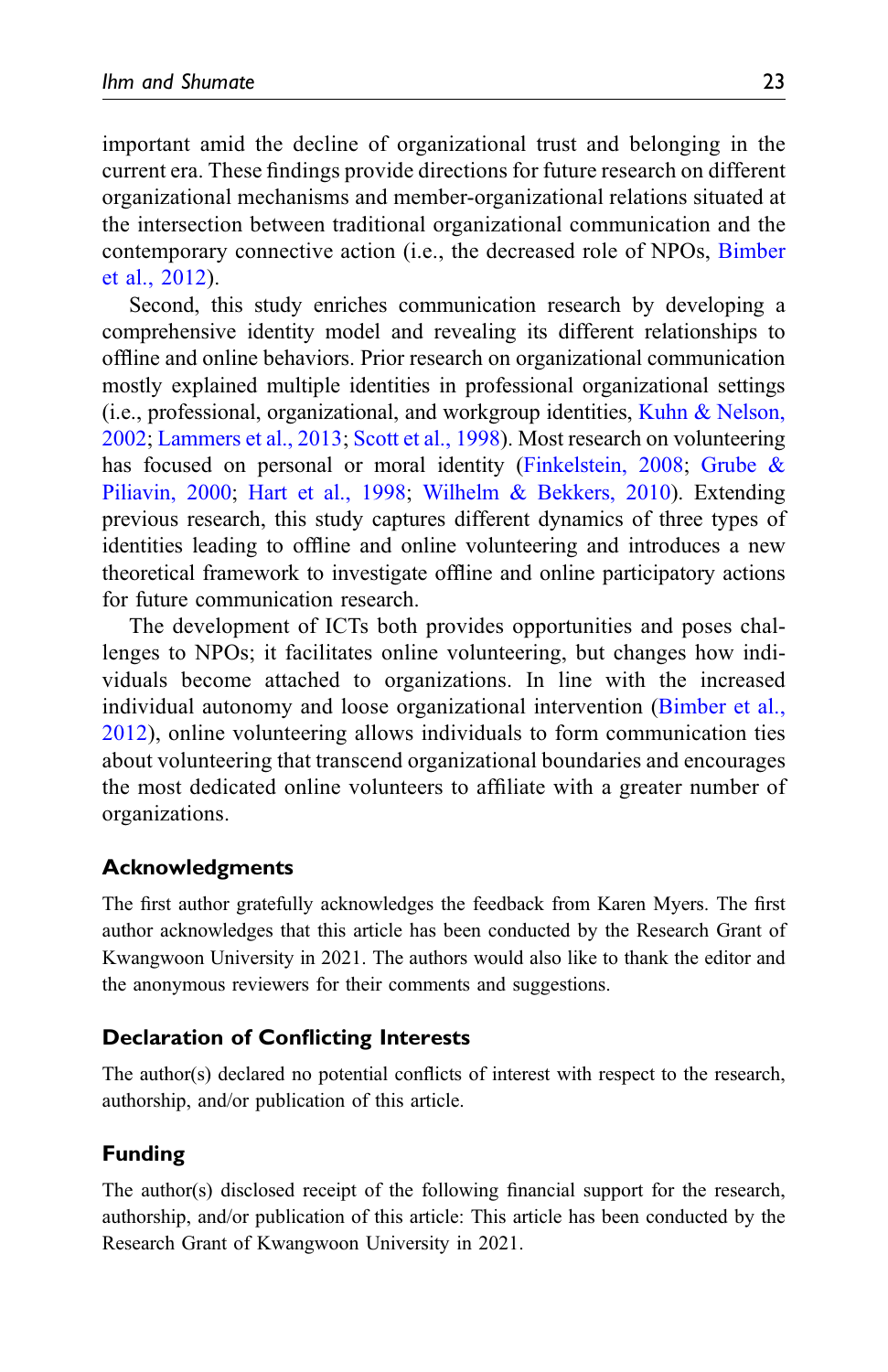#### ORCID iD

Jennifer Ihm **b** <https://orcid.org/0000-0001-7039-4162>

#### Note

<span id="page-23-9"></span>1. The online volunteers also participated in other online activities: signing or initiating an online petition ( $n = 581$ ); commenting on or creating a post in an online forum or social networking site about a good cause ( $n = 399$ ); encouraging others online to support a good cause ( $n = 476$ ); and sharing or forwarding information about a good cause with others online  $(n = 518)$ .

#### **References**

- <span id="page-23-7"></span>Ackermann, K., & Manatschal, A. (2018). Online volunteering as a means to overcome unequal participation? The profiles of online and offline volunteers compared. New Media & Society, 20(12), 4453-4472. <https://doi.org/10.1177/1461444818775698>
- <span id="page-23-0"></span>Amichai-Hamburger, Y. (2008). Potential and promise of online volunteering. Computers in Human Behavior, 24(2), 544–562. [https://doi.org/10.1016/j.chb.](https://doi.org/10.1016/j.chb.2007.02.004) [2007.02.004](https://doi.org/10.1016/j.chb.2007.02.004)
- <span id="page-23-4"></span>Aquino, K., & Reed, A. II (2002). The self-importance of moral identity. Journal of Personality and Social Psychology, 83(6), 1423–1440. [https://doi.org/10.1037//](https://doi.org/10.1037//0022-3514.83.6.1423) [0022-3514.83.6.1423](https://doi.org/10.1037//0022-3514.83.6.1423)
- <span id="page-23-6"></span>Ashforth, B. E. (2016). Distinguished scholar invited essay. Journal of Leadership & Organizational Studies, 23(4), 361–373. <https://doi.org/10.1177/1548051816667897>
- <span id="page-23-3"></span>Ashforth, B. E., & Johnson, S. A. (2001). Which hat to wear. In M. Hogg, & D. Terry (Eds), Social identity processes in organizational contexts. Psychology Press (pp. 32–48).
- <span id="page-23-1"></span>Ashforth, B. E., & Mael, F. (1989). Social identity theory and the organization. Academy of Management Review, 14(1), 20–39. [https://doi.org/10.5465/amr.](https://doi.org/10.5465/amr.1989.4278999) [1989.4278999](https://doi.org/10.5465/amr.1989.4278999)
- <span id="page-23-2"></span>Bednar, J. S., Galvin, B. M., Ashforth, B. E., & Hafermalz, E. (2020). Putting identification in motion: A dynamic view of organizational identification. Organization Science, 31(1), 200–222. <https://doi.org/10.1287/orsc.2018.1276>
- <span id="page-23-5"></span>Bennett, W. L., & Segerberg, A. (2012). The logic of connective action. Information, Communication & Society, 15(5), 739–768. [https://doi.org/10.1080/1369118X.](https://doi.org/10.1080/1369118X.2012.670661) [2012.670661](https://doi.org/10.1080/1369118X.2012.670661)
- <span id="page-23-10"></span>Bimber, B., Flanagin, A. J., & Stohl, C. (2012). Collective action in organizations: Interaction and engagement in an era of technological change. Cambridge University Press.
- <span id="page-23-8"></span>Brown, R., Condor, S., Mathews, A., Wade, G., & Williams, J. (1986). Explaining intergroup differentiation in an industrial organization. Journal of Occupational Psychology, 59(4), 273–286. [https://doi.org/10.1111/j.2044-8325.](https://doi.org/10.1111/j.2044-8325.1986.tb00230.x) [1986.tb00230.x](https://doi.org/10.1111/j.2044-8325.1986.tb00230.x)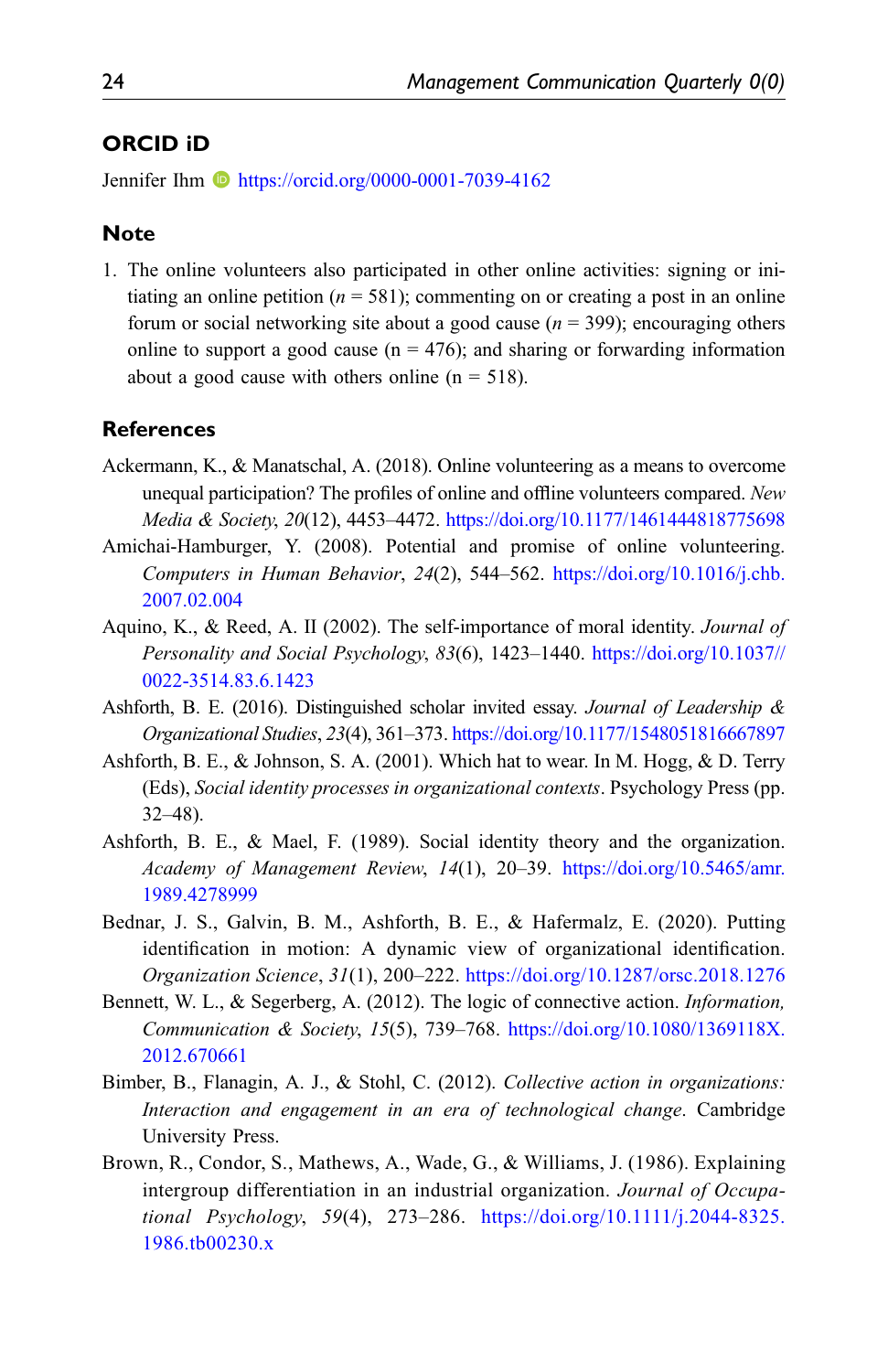- <span id="page-24-11"></span>Campbell, K. E., & Lee, B. A. (1991). Name generators in surveys of personal networks. Social Networks, 13(3), 203–221. [https://doi.org/10.1016/0378-](https://doi.org/10.1016/0378-8733(91)90006-F) [8733\(91\)90006-F](https://doi.org/10.1016/0378-8733(91)90006-F)
- <span id="page-24-14"></span><span id="page-24-13"></span>Cialdini, R. B. (2009) Influence: Science and practice. Pearson Education (Vol. 4).
- Clary, E. G., Snyder, M., & Stukas, A. A. (1996). Volunteers' motivations: Findings from a national survey. Nonprofit and Voluntary Sector Quarterly, 25(4), 485–505. <https://doi.org/10.1177/0899764096254006>
- <span id="page-24-0"></span>Cox, J., Oh, E. Y., Simmons, B., Graham, G., Greenhill, A., Lintott, C., & Woodcock, J. (2018). Doing good online: The changing relationships between motivations, activity, and retention among online volunteers. Nonprofit and Voluntary Sector Quarterly, 47(5), 1031–1056. <https://doi.org/10.1177/0899764018783066>
- <span id="page-24-10"></span>Deaux, K., Reid, A., Mizrahi, K., & Cotting, D. (1999). Connecting the person to the social: The functions of social identification. In R. T. Tyler., R. M. Kramer., & O. P. John (Eds.), The psychology of the social self. Lawrence Erlbaum (pp. 91–114).
- <span id="page-24-8"></span>Farrow, H., & Yuan, Y. C. (2011). Building stronger ties with alumni through facebook to increase volunteerism and charitable giving. Journal of Computer-Mediated Communication, 16(3), 445–464. <https://doi.org/10.1111/j.1083-6101.2011.01550.x>
- <span id="page-24-5"></span>Finkelstein, M. A. (2008). Predictors of volunteer time: the changing contributions of motive fulfillment and role identity. Social Behavior and Personality: An International Journal, 36(10), 1353–1363. [https://doi.org/10.2224/sbp.2008.](https://doi.org/10.2224/sbp.2008.36.10.1353) [36.10.1353](https://doi.org/10.2224/sbp.2008.36.10.1353)
- <span id="page-24-1"></span>Gasiorek, J., & Giles, H. (2013). Communication, volunteering, and aging: A research agenda. International Journal of Communication, 7(19), 2659–2677.
- <span id="page-24-9"></span>Gil de Zúñiga, H., & Valenzuela, S.  $(2011)$ . The mediating path to a stronger citizenship: Online and offline networks, weak ties, and civic engagement. Communication Research, 38(3), 397–421. <https://doi.org/10.1177/0093650210384984>
- <span id="page-24-2"></span>Grimm, R. T., & Dietz, N. (2019). A less charitable nation: The decline of giving and volunteering in the United States. Paper presented at the Philanthropy and Social Impact Research Symposium.
- <span id="page-24-6"></span>Grube, J. A., & Piliavin, J. A. (2000). Role identity, organizational experiences, and volunteer performance. Personality & Social Psychology Bulletin, 26(9), 1108–1119. <https://doi.org/10.1177/01461672002611007>
- <span id="page-24-3"></span>Guo, C., & Saxton, G. D. (2018). Speaking and being heard: How nonprofit advocacy organizations gain attention on social media. Nonprofit and Voluntary Sector Quarterly, 47(1), 5–26. <https://doi.org/10.1177/0899764017713724>
- <span id="page-24-12"></span>Hair, J. F., Black, W. C., Babin, B. J., Anderson, R. E., & Tatham, R. L. (2010). Multivariate data analysis (7th ed). Pearson.
- <span id="page-24-7"></span>Hart, D., Atkins, R., & Ford, D. (1998). Urban America as a context for the development of moral identity in adolescence. Journal of Social Issues, 54(3), 513–530. <https://doi.org/10.1111/j.1540-4560.1998.tb01233.x>
- <span id="page-24-4"></span>Hogg, M. A., & Reid, S. A. (2006). Social identity, self-categorization, and the communication of group norms. Communication Theory, 16(1), 7–30. [https://doi.](https://doi.org/10.1111/j.1468-2885.2006.00003.x) [org/10.1111/j.1468-2885.2006.00003.x](https://doi.org/10.1111/j.1468-2885.2006.00003.x)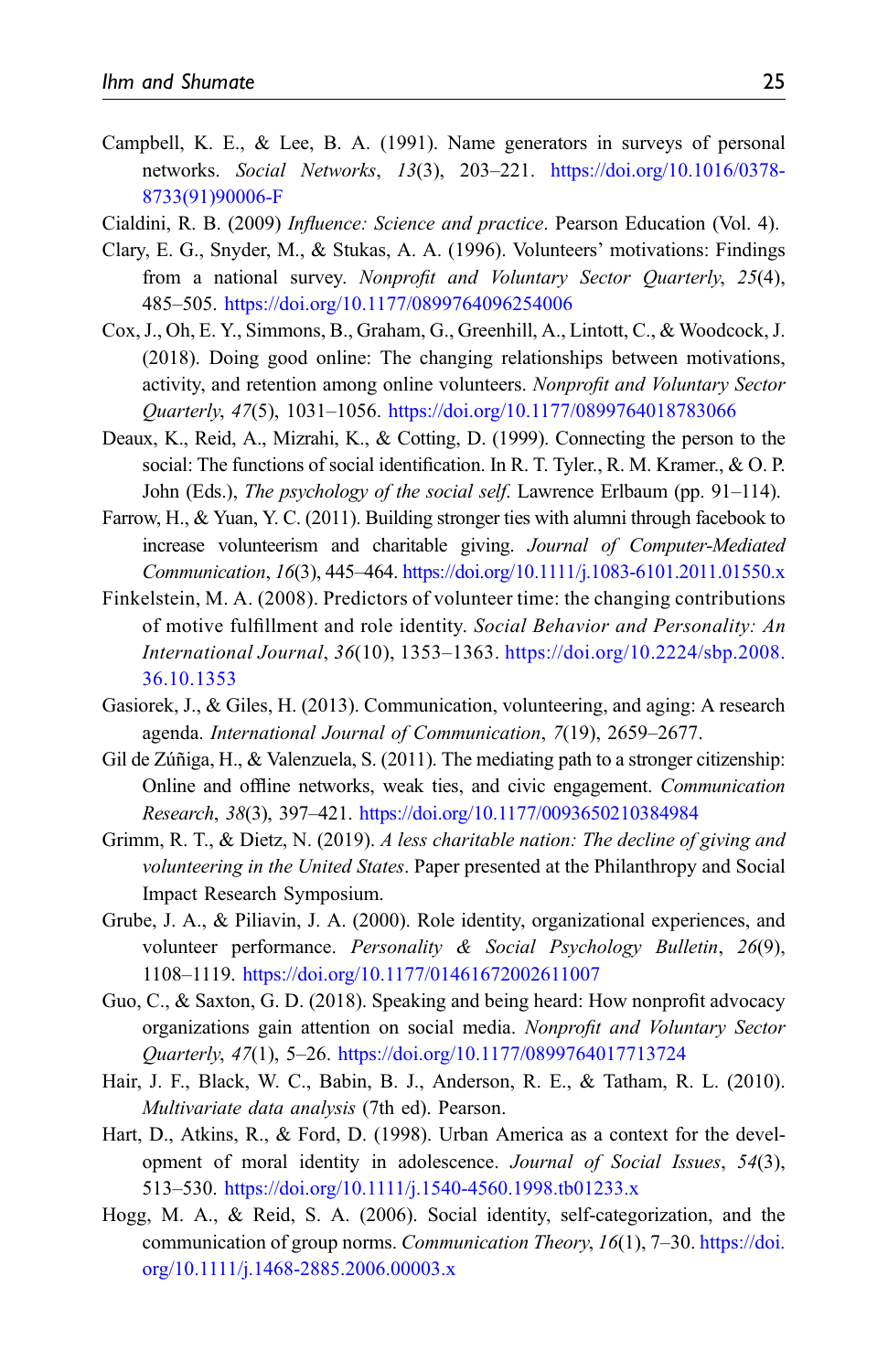- <span id="page-25-10"></span>Holbert, R. L., & Stephenson, M. T. (2002). Structural equation modeling in the communication sciences, 1995–2000. Human Communication Research, 28(4), 531–551. <https://doi.org/10.1111/j.1468-2958.2002.tb00822.x>
- <span id="page-25-12"></span>Hooper, D., Coughlan, J., & Mullen, M. (2008). Structural equation modeling: Guidelines for determining model fit. Electronic Journal of Business Research Methods, 6(1), 53–60.
- <span id="page-25-1"></span>Ihm, J. (2017). Classifying and relating different types of online and offline volunteering. International Journal of Voluntary and Nonprofit Organizations, 28(1), 400–419. <https://doi.org/10.1007/s11266-016-9826-9>
- <span id="page-25-13"></span>Ihm, J. (2019). Communicating without nonprofit organizations on nonprofits' social media: Stakeholders' autonomous networks and three types of organizational ties. New Media & Society, 21(11–12), 2648–2670. [https://doi.org/10.1177/](https://doi.org/10.1177/1461444819854806) [1461444819854806](https://doi.org/10.1177/1461444819854806)
- <span id="page-25-5"></span>Ihm, J., & Baek, Y. M. (2021). Why do participants in voluntary organizations leave? Exploring the relationship between value congruence and length of stay. Nonprofit Management & Leadership, 31(3), 505–524. <https://doi.org/10.1002/nml.21442>
- <span id="page-25-3"></span>Irving, G. L., Ayoko, O. B., & Ashkanasy, N. M. (2020). Collaboration, physical proximity and serendipitous encounters: Avoiding collaboration in a collaborative building. Organization Studies, 41(8), 1123-1146. [https://doi.org/10.1177/](https://doi.org/10.1177/0170840619856913) [0170840619856913](https://doi.org/10.1177/0170840619856913)
- <span id="page-25-9"></span>Isham, J., Kolodinsky, J., & Kimberly, G. (2006). The effects of volunteering for nonprofit organizations on social capital formation: Evidence from a statewide survey. Nonprofit and Voluntary Sector Quarterly, 35(3), 367-383. [https://doi.](https://doi.org/10.1177/0899764006290838) [org/10.1177/0899764006290838](https://doi.org/10.1177/0899764006290838)
- <span id="page-25-6"></span>Kelly, C., & Breinlinger, S. (1995). Identity and injustice: Exploring women's participation in collective action. Journal of Community & Applied Social Psychology, 5(1), 41–57. <https://doi.org/10.1002/casp.2450050104>
- <span id="page-25-7"></span>Klandermans, P. G. (2014). Identity politics and politicized identities: Identity processes and the dynamics of protest. Political Psychology, 35(1), 1–22. [https://doi.](https://doi.org/10.1111/pops.12167) [org/10.1111/pops.12167](https://doi.org/10.1111/pops.12167)
- <span id="page-25-11"></span>Kline, R. B. (2016). Principles and practice of structural equation modeling (4th Ed.). Guilford.
- <span id="page-25-8"></span>Kramer, M. W. (2005). Communication in a fund-raising marathon group. Journal of Communication, 55(2), 257–276. <https://doi.org/10.1111/j.1460-2466.2005.tb02671.x>
- <span id="page-25-4"></span>Kramer, M. W., Meisenbach, R. J., & Hansen, G. J. (2013). Communication, uncertainty, and volunteer membership. Journal of Applied Communication Research, 41(1), 18–39. <https://doi.org/10.1080/00909882.2012.750002>
- <span id="page-25-2"></span>Kuhn, T., & Nelson, N. (2002). Reengineering identity: A case study of multiplicity and duality in organizational identification. Management Communication Quarterly, 16(1), 5-38. <https://doi.org/10.1177/0893318902161001>
- <span id="page-25-0"></span>Lachance, E. L. (2020). COVID-19 and its impact on volunteering: Moving towards virtual volunteering. Leisure Sciences, 43(1-2), 104-110. [https://doi.org/10.](https://doi.org/10.1080/01490400.2020.1773990) [1080/01490400.2020.1773990](https://doi.org/10.1080/01490400.2020.1773990)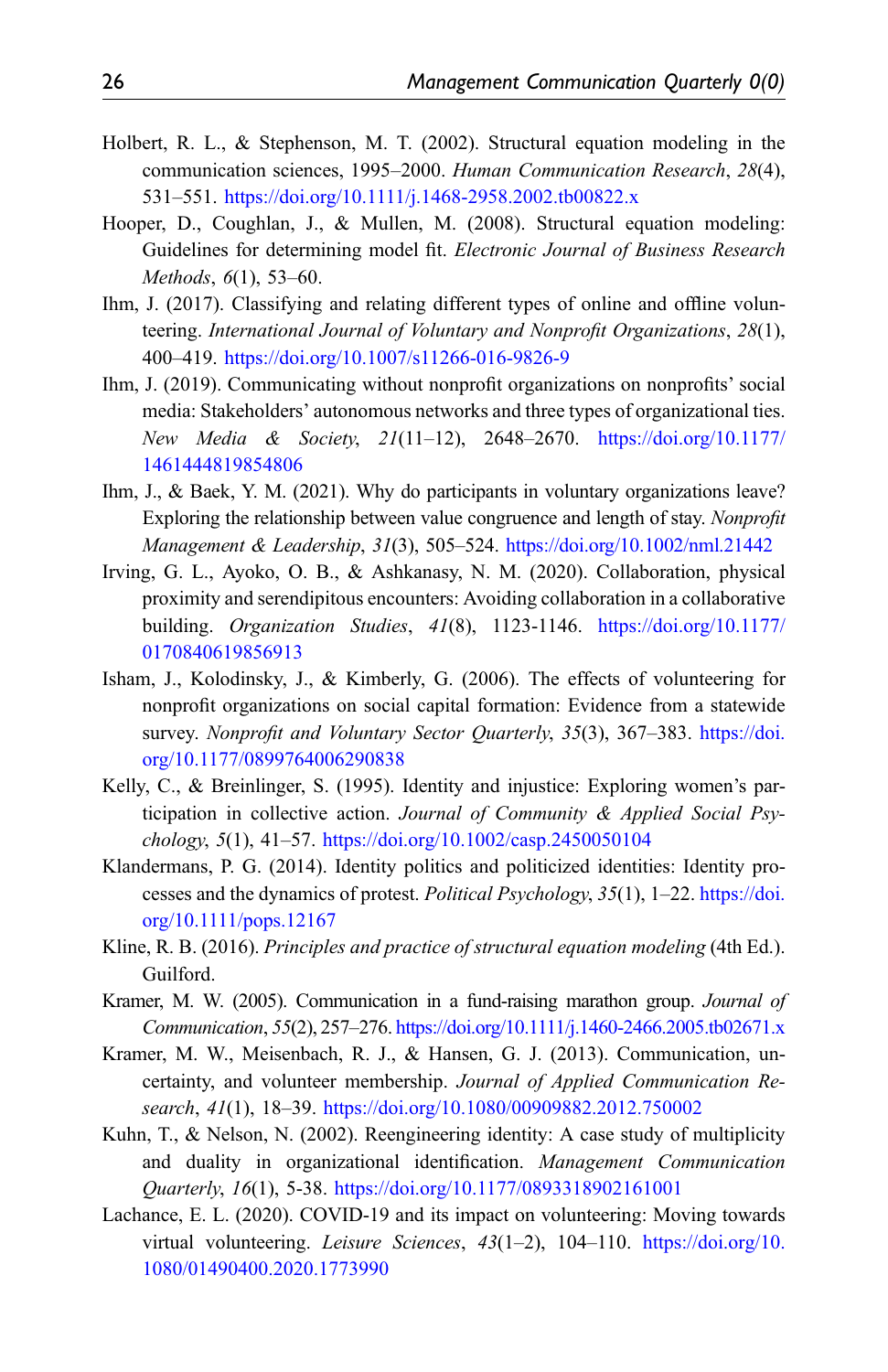- <span id="page-26-4"></span>Lammers, J. C., Atouba, Y. L., & Carlson, E. J. (2013). Which identities matter? A mixed-method study of group, organizational, and professional identities and their relationship to burnout. Management Communication Quarterly, 27(4), 503–536. <https://doi.org/10.1177/0893318913498824>
- <span id="page-26-12"></span>Lewis, L. K. (2013). An introduction to volunteers. In M. W. Kramer, L. K. Lewis, & L. M. Gossett (Eds), *Volunteering and communication*. Peter Lang (pp. 1–22).
- <span id="page-26-11"></span>Marsden, P. (1987). Core discussion networks of Americans. American Sociological Review, 52(1), 122–131. <https://doi.org/10.2307/2095397>
- <span id="page-26-14"></span>McPhee, R. D., & Corman, S. R. (1995). An activity-based theory of communication in organizations, applied to the case of a local church. Communications Monographs, 62(2), 132–151. <https://doi.org/10.1080/03637759509376353>
- <span id="page-26-9"></span>McPhee, R. D., & Zaug, P. (2001). Organizational theory, organizational communication, organizational knowledge, and problematic integration. Journal of Communication, 51(3), 574–591. <https://doi.org/10.1111/j.1460-2466.2001.tb02897.x>
- <span id="page-26-5"></span>Meisenbach, R. J., & Kramer, M. W. (2014). Exploring nested identities: Voluntary membership, social category identity, and identification in a community choir. Management Communication Quarterly, 28(2), 187-213. [https://doi.org/10.](https://doi.org/10.1177/0893318914524059) [1177/0893318914524059](https://doi.org/10.1177/0893318914524059)
- <span id="page-26-3"></span>Monge, P. R., Rothman, L. W., Eisenberg, E. M., Miller, K. I., & Kirste, K. K. (1985). The dynamics of organizational proximity. Management Science, 31(9), 1129–1141. <https://doi.org/10.1287/mnsc.31.9.1129>
- <span id="page-26-2"></span>Murray, V., & Harrison, Y. (2005). Virtual volunteering. In J. L. Brudney (Ed), Emerging areas of volunteering. Association for Research on Nonprofit Organizations and Voluntary Action (pp. 33–50).
- <span id="page-26-13"></span>Olson, M. (1965). The logic of collective action: Public goods and the theory of groups. Harvard University Press.
- <span id="page-26-6"></span>Penner, L. A. (2002). Dispositional and organizational influences on sustained volunteerism: An interactionist perspective. Journal of Social Issues, 58(3), 447–467. <https://doi.org/10.1111/1540-4560.00270>
- <span id="page-26-7"></span>Polletta, F., & Jasper, J. M. (2001). Collective identity and social movements. Annual Review of Sociology, 27(1), 283–305. <https://doi.org/10.1146/annurev.soc.27.1.283>
- <span id="page-26-8"></span>Priante, A., Ehrenhard, M. L., van den Broek, T., & Need, A. (2018). Identity and collective action via computer-mediated communication: A review and agenda for future research. New Media & Society, 20(7), 2647-2669. [https://doi.org/10.](https://doi.org/10.1177/1461444817744783) [1177/1461444817744783](https://doi.org/10.1177/1461444817744783)
- <span id="page-26-10"></span>Sauermann, H., & Roach, M. (2013). Increasing web survey response rates in innovation research: An experimental study of static and dynamic contact design features. Research Policy, 42(1), 273–286. <https://doi.org/10.1016/j.respol.2012.05.003>
- <span id="page-26-1"></span>Scott, C. R. (1997). Identification with multiple targets in a geographically dispersed organization. Management Communication Quarterly, 10(4), 491–522. [https://](https://doi.org/10.1177/0893318997104004) [doi.org/10.1177/0893318997104004](https://doi.org/10.1177/0893318997104004)
- <span id="page-26-0"></span>Scott, C. R., Connaughton, S. L., Diaz-Saenz, H. R., Maguire, K., Ramirez, R., Richardson, B., & Morgan, D. (1999). The impacts of communication and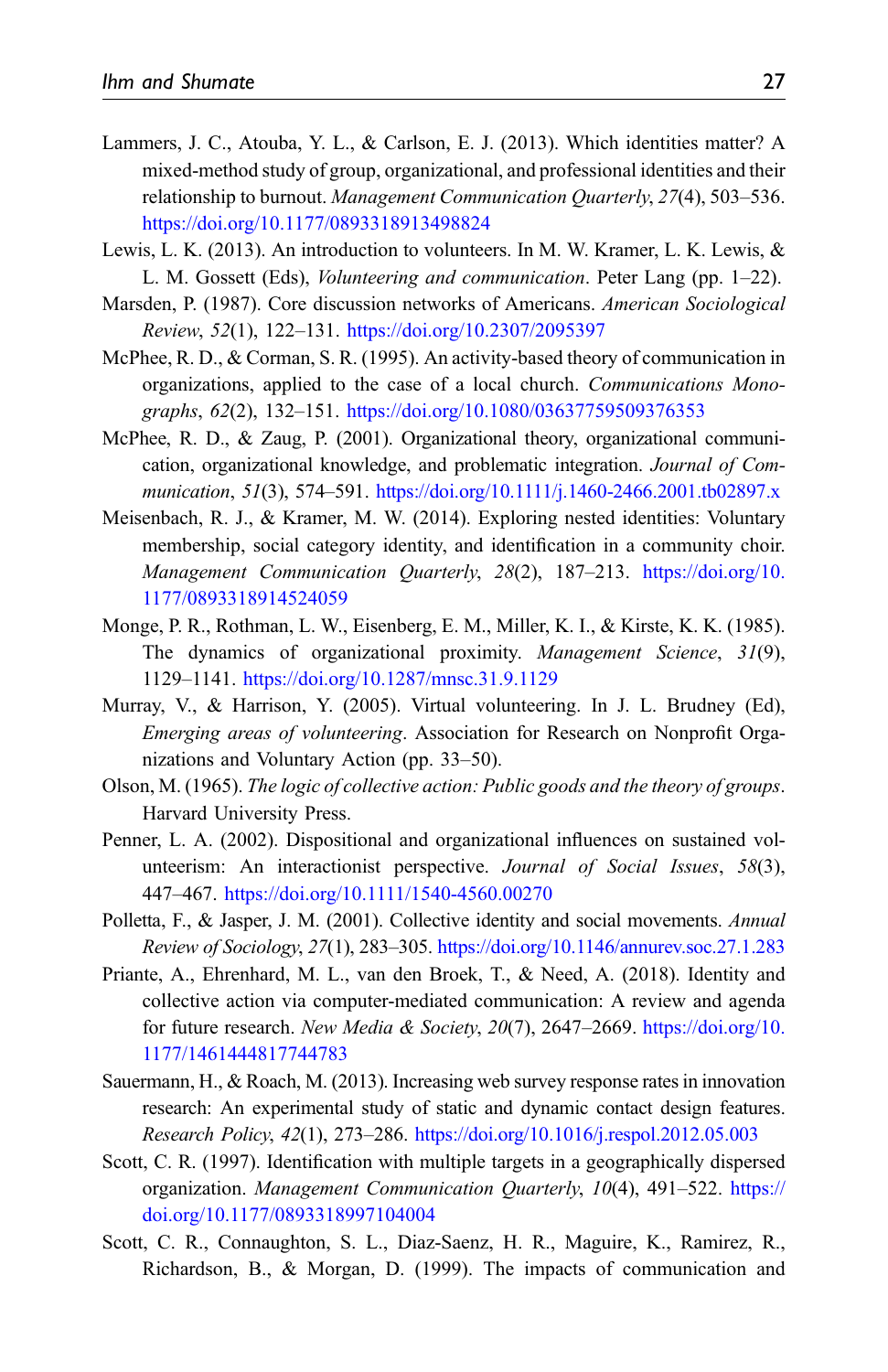multiple identifications on intent to leave: A multimethodological exploration. Management Communication Quarterly, 12(3), 400–435. [https://doi.org/10.](https://doi.org/10.1177/0893318999123002) [1177/0893318999123002](https://doi.org/10.1177/0893318999123002)

- <span id="page-27-3"></span>Scott, C. R., Corman, S. R., & Cheney, G. (1998). Development of a structurational model of identification in the organization. Communication Theory, 8(3), 298–336. <https://doi.org/10.1111/j.1468-2885.1998.tb00223.x>
- <span id="page-27-9"></span>Shah, D. V., Cho, J., Eveland, W. P. Jr., & Kwak, N. (2005). Information and expression in a digital age: Modeling internet effects on civic participation. Communication Research, 32(5), 531–565. <https://doi.org/10.1177/0093650205279209>
- <span id="page-27-10"></span>Sheehan, K. B. (2018). Crowdsourcing research: Data collection with Amazon's mechanical turk. Communication Monographs, 85(1), 140–156. [https://doi.org/](https://doi.org/10.1080/03637751.2017.1342043) [10.1080/03637751.2017.1342043](https://doi.org/10.1080/03637751.2017.1342043)
- <span id="page-27-6"></span>Simon, B., & Klandermans, B. (2001). Politicized collective identity: A social psychological analysis. American Psychologist, 56(4), 319. [http://doi.org/10.1037/](http://doi.org/10.1037/0003-066X.56.4.319) [0003-066X.56.4.319.](http://doi.org/10.1037/0003-066X.56.4.319)
- <span id="page-27-11"></span>StataCorp (2015). Stata statistical software: Release 14. StataCorp LP.
- <span id="page-27-12"></span>Tabachnick, B. G., Fidell, L. S., & Ullman, J. B. (2007). Using multivariate statistics. Pearson (Vol. 5).
- <span id="page-27-1"></span>Tajfel, H. (1978). Social categorization, social identity and social comparison. In H. Tajfel (Ed), Differentiation between social groups: Studies in the social psychology of intergroup relations. Academic Press. (pp. 61–76).
- <span id="page-27-13"></span>Tajfel, H., & Turner, J. C. (1979). An integrative theory of intergroup conflict. In W. G. Austin, & S. Worchel (Eds), The social psychology of intergroup relations. Brooks-Cole (pp. 33–48).
- <span id="page-27-2"></span>Turner, J. C., & Onorato, R. S. (1999). Social identity, personality, and the selfconcept: A self-categorization perspective. In T. R. Tyler, R. M. Kramer, & O. P. John (Eds), The psychology of the social self. Lawrence Erlbaum (pp. 11–46).
- <span id="page-27-5"></span>van Ingen, E., & Wilson, J. (2017). I volunteer, therefore I am? Factors affecting volunteer role identity. Nonprofit and Voluntary Sector Ouarterly, 46(1), 29–46. <https://doi.org/10.1177/0899764016659765>
- <span id="page-27-7"></span>Walden, J., Jung, E. H., & Westerman, C. Y. (2017). Employee communication, job engagement, and organizational commitment: A study of members of the millennial generation. Journal of Public Relations Research, 29(2–3), 73–89. [https://](https://doi.org/10.1080/1062726X.2017.1329737) [doi.org/10.1080/1062726X.2017.1329737](https://doi.org/10.1080/1062726X.2017.1329737)
- <span id="page-27-0"></span>Wiesenfeld, B. M., Raghuram, S., & Garud, R. (1999). Communication patterns as determinants of organizational identification in a virtual organization. Organization Science, 10(6), 777–790. <https://doi.org/10.1287/orsc.10.6.777>
- <span id="page-27-4"></span>Wilhelm, M. O., & Bekkers, R. (2010). Helping behavior, dispositional empathic concern, and the principle of care. Social Psychology Quarterly, 73(1), 11–32. <https://doi.org/10.1177/0190272510361435>
- <span id="page-27-8"></span>Wilson, J. (2000). Volunteering. Annual Review of Sociology, 26(1), 215–240. [https://](https://doi.org/10.1146/annurev.soc.26.1.215) [doi.org/10.1146/annurev.soc.26.1.215](https://doi.org/10.1146/annurev.soc.26.1.215)